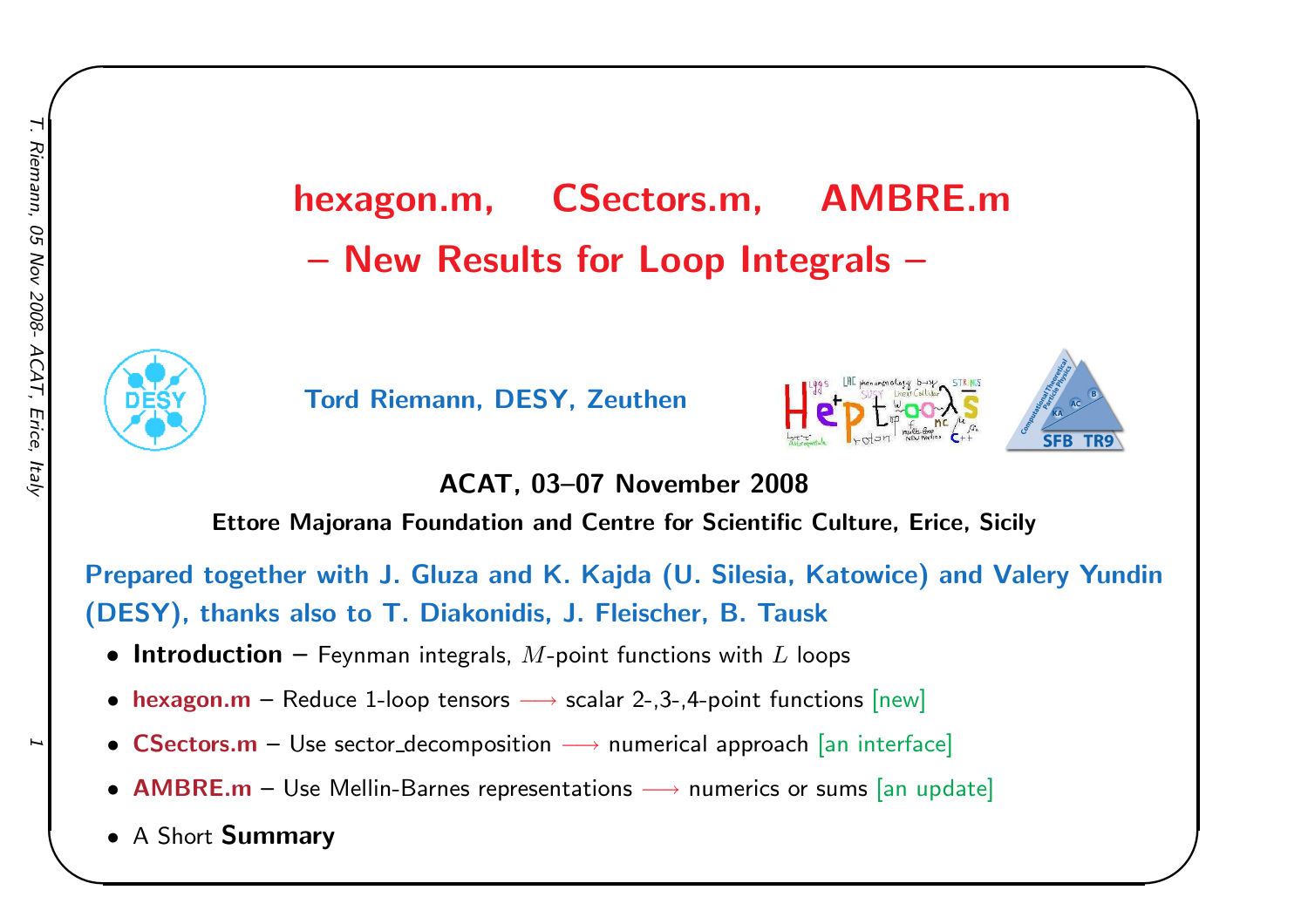### Introduction

In recent years, we observe that

- higher energy
- higher luminosity
- higher precision
- more massive particles

#### at

- LHC
- ILC
- but also at low energy meson factories

lead to completely new demands on the efficient evaluation of Feynman diagrams, e.g.:

 $\begin{matrix} \hline \end{matrix}$ 

- need some massive two-loop diagrams, including boxes
- need many n-point one-loop diagrams, massive and massless

Few of the approaches to answer the requests will be shortly introduced, concentratingon our own activities and on our publicly available packages.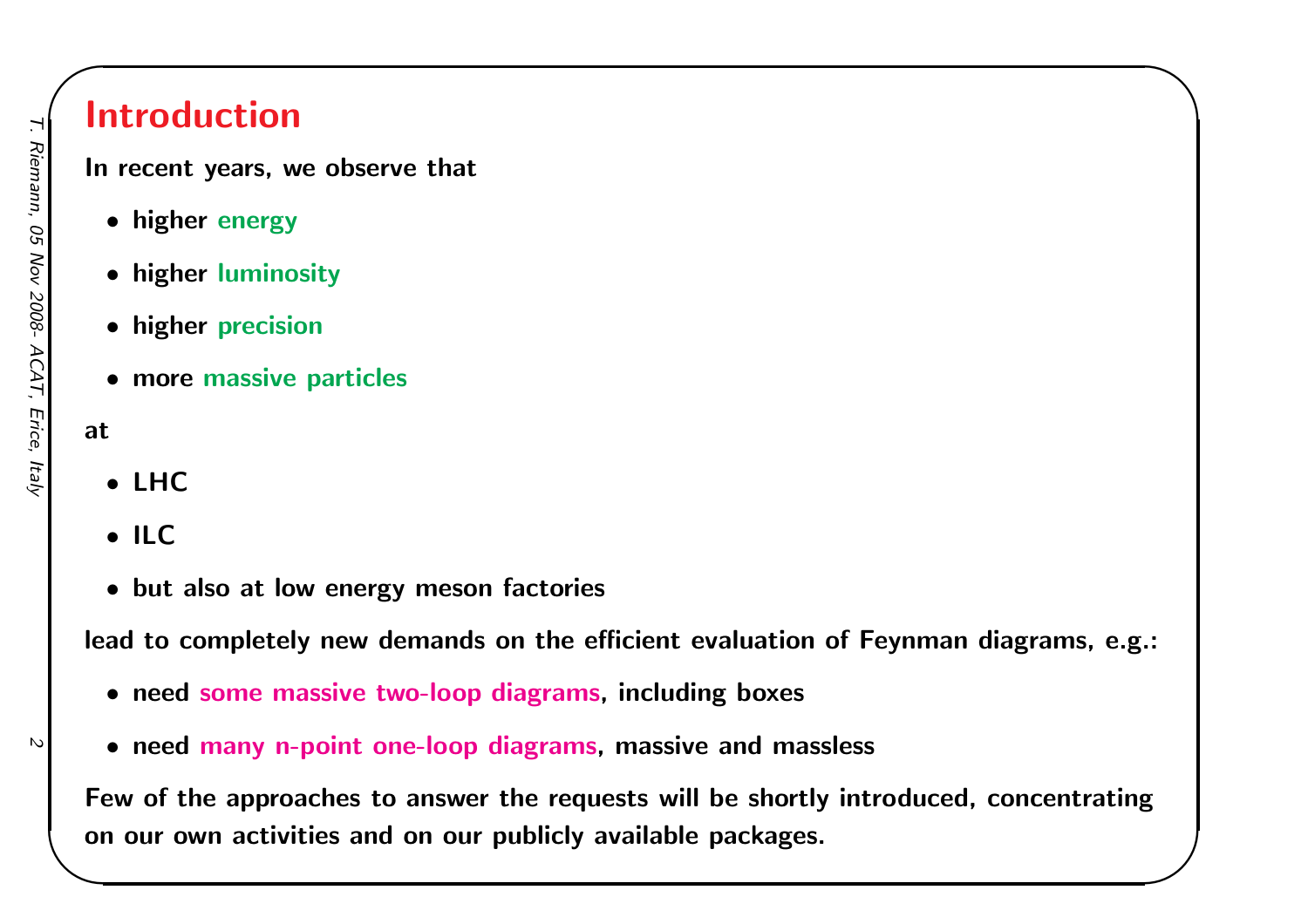### Loop momentum integrations

with Feynman parameters - or without

# for  $L$ -loop  $n$ -point functions and tensor rank  $R$

Consider an arbitrary  $L$ -loop integral  $G(X)$  with loop momenta  $k_l$ , with  $E$  external legs with momenta  $p_e$ , and with  $N$  internal lines with masses  $m_i$  and propagators  $1/D_i$ ,

 $\begin{matrix} \hline \end{matrix}$ 

$$
I = \frac{1}{(i\pi^{d/2})^L} \int \frac{d^d k_1 \dots d^d k_L}{D_1^{\nu_1} \dots D_i^{\nu_i} \dots D_N^{\nu_N}}.
$$

$$
D_i^{\nu_i} = (q_i^2 - m_i^2)^{\nu_i} = \left\{ \left[ \sum_{l=1}^L c_i^l k_l + \sum_{e=1}^E d_i^e p_e \right]^2 - m_i^2 \right\}^{\nu_i}
$$

where we call  $d=4-2\epsilon$  the generic dimension and  $\nu_i$  the index of the propagator. The numerator may contain <sup>a</sup> tensor structure

> $N = 1$  $N\quad =\quad k_{1}^{\alpha_{1}}k_{1}^{\beta_{1}}$  $N = k_1^{\alpha_1} \cdots k_L^{\alpha_L}$ LL

etc.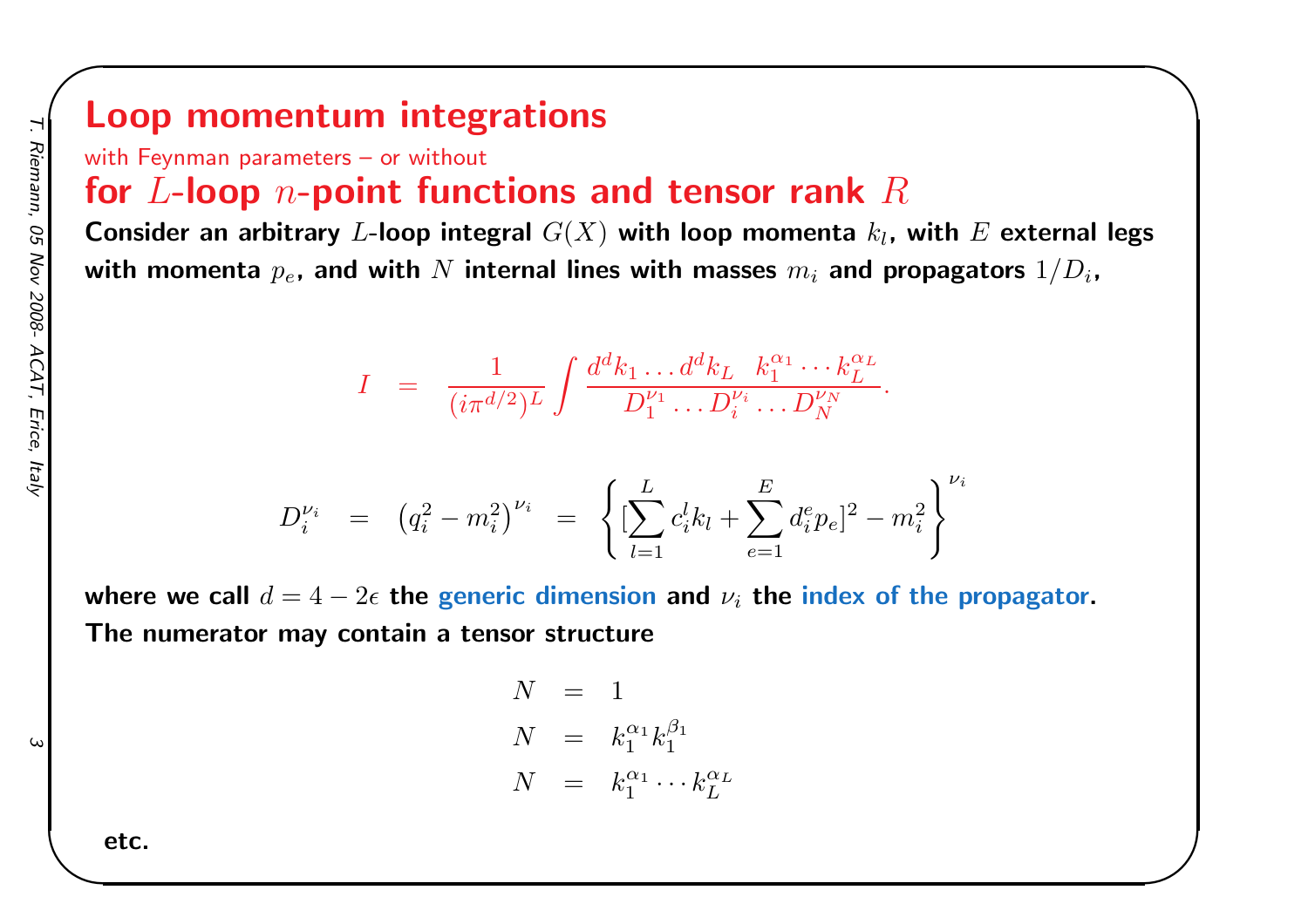### Package hexagon

### for 1-loop five- and six-point functions, rank  $R$  tensors in the<br>loop momentum loop momentum



Schematic view

$$
\begin{array}{ll}\n\textbf{e.g.}: \ g g \longrightarrow \bar{t} t g, \bar{t} t g g \\
\textbf{or:} \quad e^+ e^- \longrightarrow e^+ e^- \gamma\n\end{array}
$$

 $\begin{matrix} \hline \end{matrix}$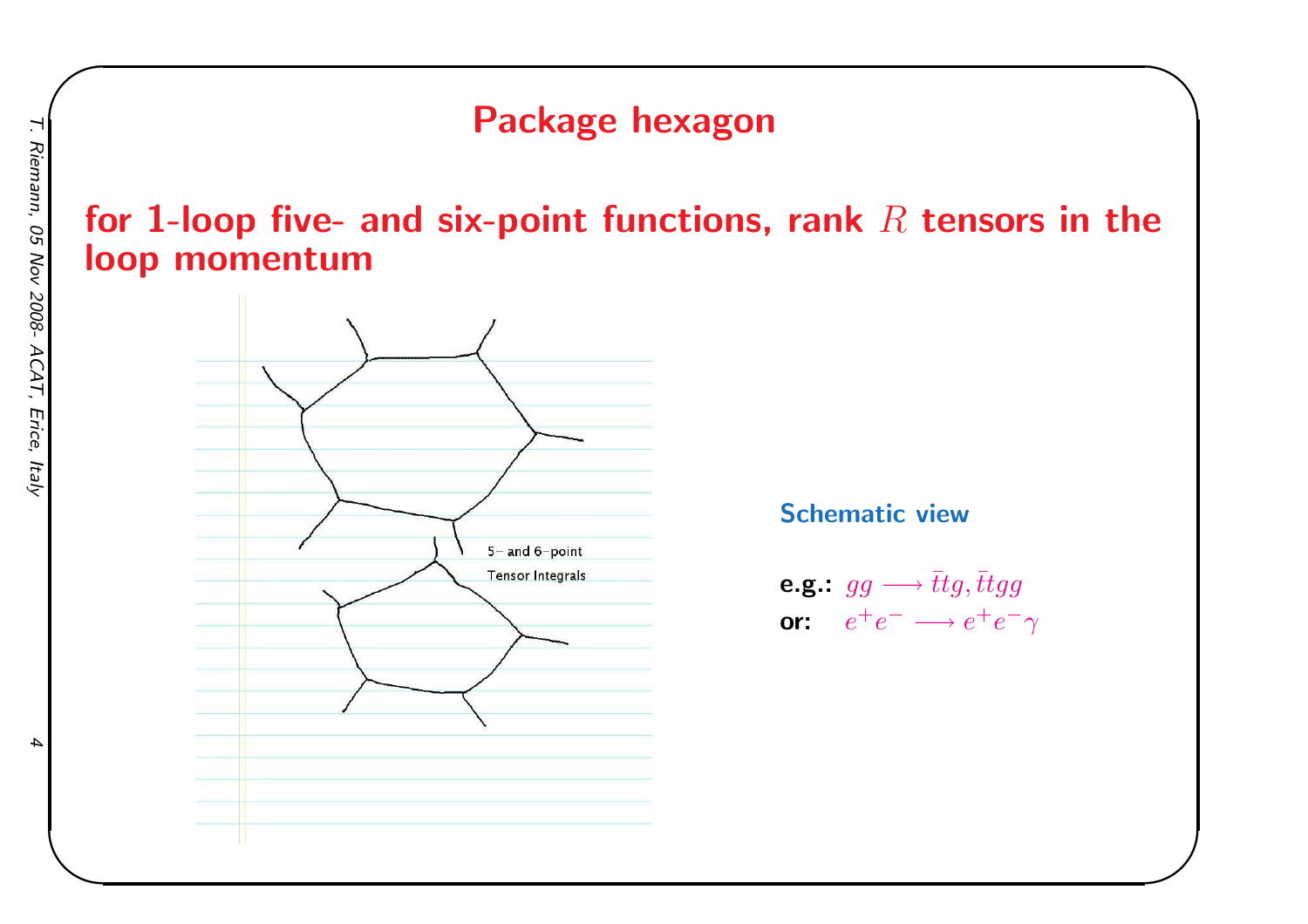# Package hexagon.m

 To our knowledge, there was, until quite recently, no publicly available numerical package for the evaluation of

 $\begin{matrix} \hline \end{matrix}$ 

• massive 5- and 6-point tensor integrals

Now we have 'on the market':

• hexagon.m – a Mathematica program (K.Kajda) for tensor reduction 0807.2984 (Diakonidis, Fleischer, Gluza, Kajda, Riemann, Tausk) Needs <sup>a</sup> library for 2-,3-,4-point scalar functions

<sup>A</sup> Fortran version (T. Diakonidis, B. Tausk) is available, but not yet released

• Golem95 – <sup>a</sup> Fortran program for one-loop amplitudes with massless internal legs 0810.0992 (T. Binoth, J. Guillet, G. Heinrich, E. Pilon, T. Reiter)

There are also the packages for tensor integrals LoopTools&FF (Th. Hahn, v.Oldenborgh) and OPP by Ossola,Papadopoulos,Pittau.

G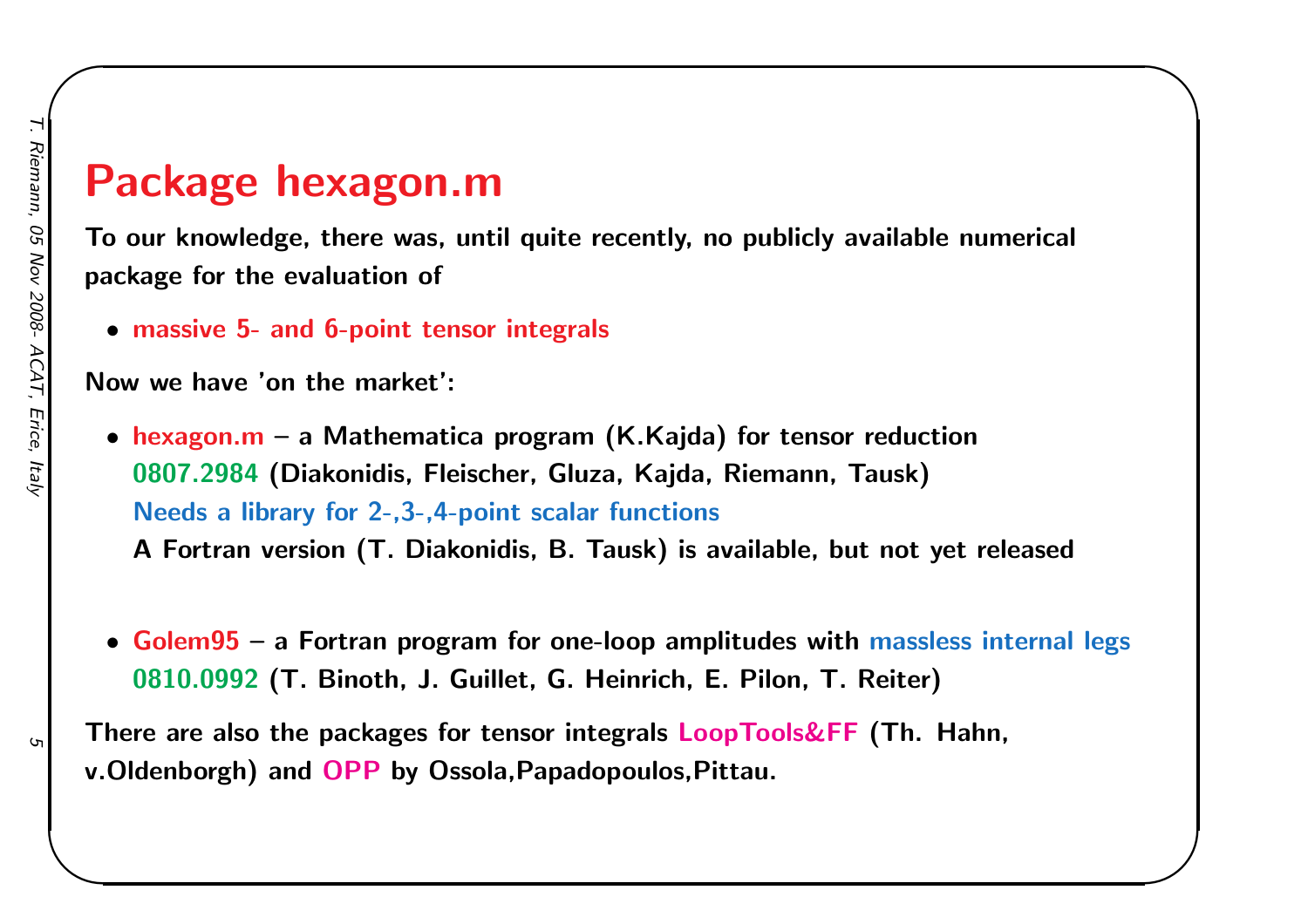# Perform Algebraic Tensor Reduction (in one loop)

 $\begin{matrix} \hline \end{matrix}$ 

This is an old idea (t'Hooft, Veltman 1979), and there are several more or less sophisticated realizations.

• See e.g. Denner, Dittmaier, hep-ph/0212259, hep-ph/0509141 and ref's. therein, with unpublished code

### We realize the following approach:

- Eliminate the numerators of the Feynman integrals (i.e. the tensor structure) by shifting the dimension  $d = 4 - 2\epsilon$  in units of two, and shifting the indices of the propagators  $\longrightarrow$  Davydychev, PLB 1991
- $\bullet$  Return to the generic dimension  $d$  and the original indices (usually one) by use of integration-by-parts and generalized relations with shift of  $d\longrightarrow$  Tarasov, PRD 1996
- The reduction introduces inverse Gram determinants; this is extremely unwantedbecause of potential instabilities in practical applications and it might be avoided; see Campbell,Glover,Miller 1996, but also Denner,Dittmaier and Binoth et.al. We explicitely derived in the Davydychev-Tarasov approach algebraic relations for tensor integrals which are free of the inverse Gram determinants, seeFleischer,Gluza,Kajda,Riemann, 0710.5100, but also DFGKRT@Loops&Legs08, use of work by Melrose <sup>1965</sup>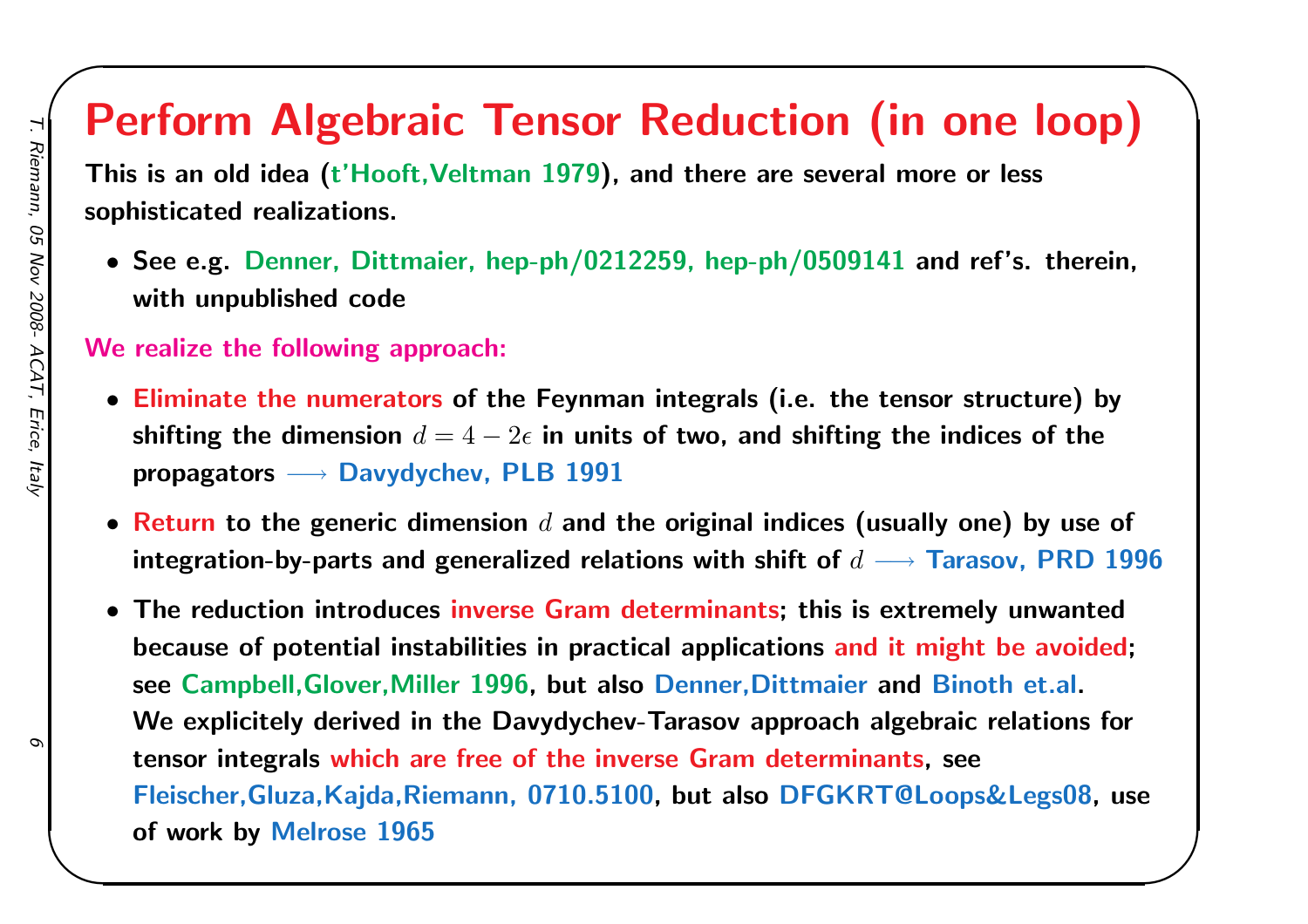### Davydychev's shifts

Following Davydychev

[Davydychev:1991va]

 $\begin{matrix} \hline \end{matrix}$ 

we decompose the tensor integrals  $J_{\mu_1 ... \mu_R}^{(N)}$ constructed from  $g^{\mu\nu}$  and the momenta  $q_j$  $_R$  into a basis of scalar integrals  $J^{(N)}$ 

$$
J_{\mu_1...\mu_R}^{(N)}(d;\nu_1,...,\nu_N) = (-1)^R \sum_{\lambda,\kappa_1,...,\kappa_N} (-\frac{1}{2})^{\lambda}
$$
  

$$
\{ [g]^{\lambda} [q_1]^{\kappa_1} ... [q_N]^{\kappa_N} \}_{\mu_1...\mu_R} \frac{\Gamma(\nu_1 + \kappa_1)}{\Gamma(\nu_1)} ... \frac{\Gamma(\nu_N + \kappa_N)}{\Gamma(\nu_N)}
$$
  

$$
J^{(N)}(d + 2(R - \lambda); \nu_1 + \kappa_1, ..., \nu_N + \kappa_N)
$$

where the sum runs over non-negative integers such that  $2\lambda+\kappa_1+\ldots$  - $+ \, \kappa_N=R$  .

The next step is to use recurrence relations to reduce the scalar coefficients  $J^{(N)}$ appearing in the decomposition to <sup>a</sup> set of master integrals.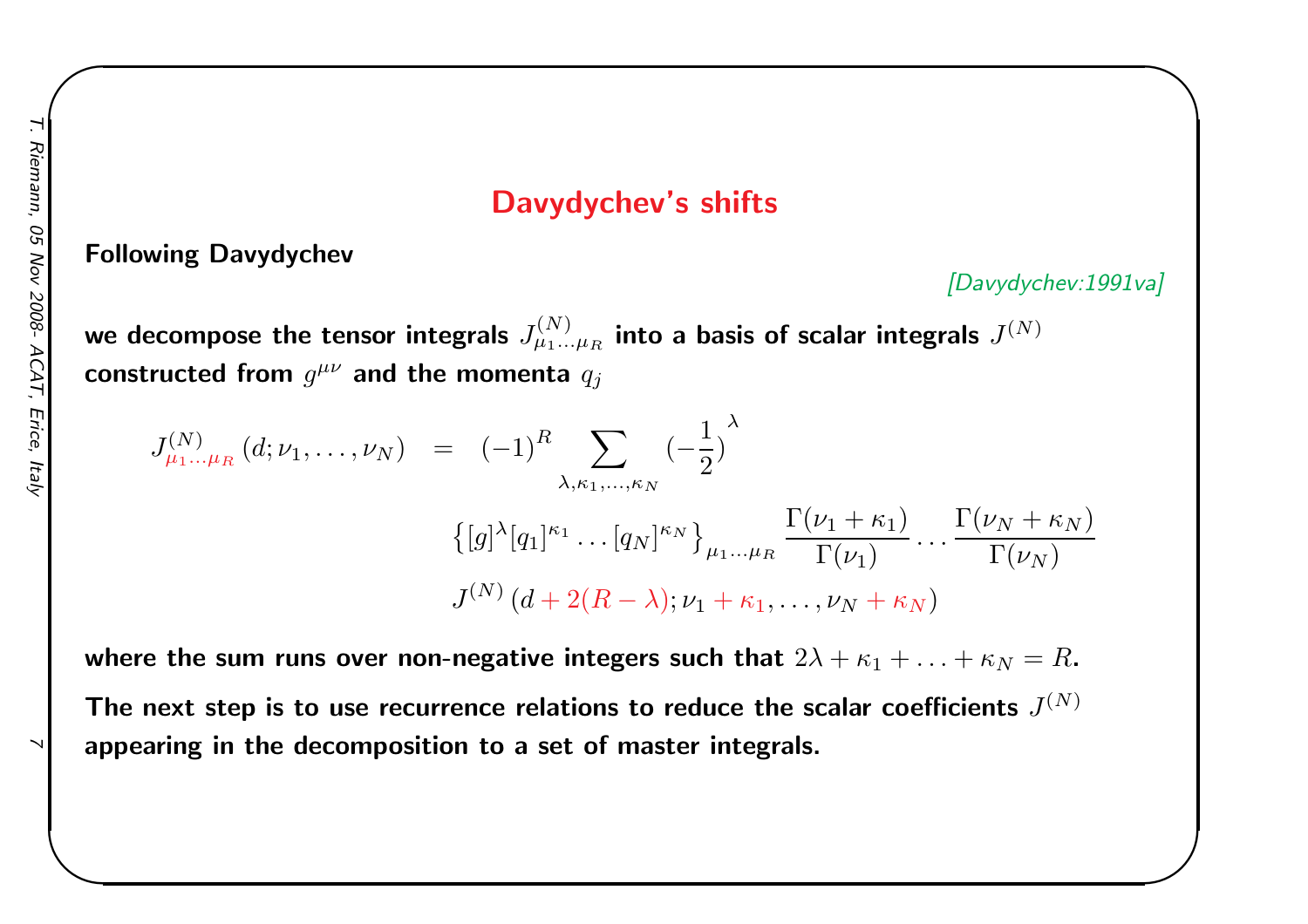# Tarasov's Reduction to generic dimension  $d$  and original indices

 $\begin{matrix} \hline \end{matrix}$ 

The tensor integral of e.g. degree <sup>2</sup> can be written:

$$
I_5^{\mu\ \nu} = \sum_{i,j=1}^4\, q_i^{\mu}\, q_j^{\nu} I_{5,ij}
$$

with (Fleischer,Jegerlehner,Tarasov 2000):

$$
I_{5,ij} = \frac{1}{\binom{5}{5}} \left\{ -\frac{\binom{0}{j}_5}{\binom{0}{0}} \sum_{s=1}^5 \binom{0i}{0s} I_4^s - \sum_{s=1, s \neq i}^5 \frac{\binom{s}{j}_5 \binom{0s}{is}}{\binom{s}{s}_5} I_4^s + \sum_{s,t=1, s \neq i,t}^5 \frac{\binom{s}{j}_5 \binom{ts}{is}}{\binom{s}{s}_5} I_3^{st} \right\}
$$
(1)

 $\infty$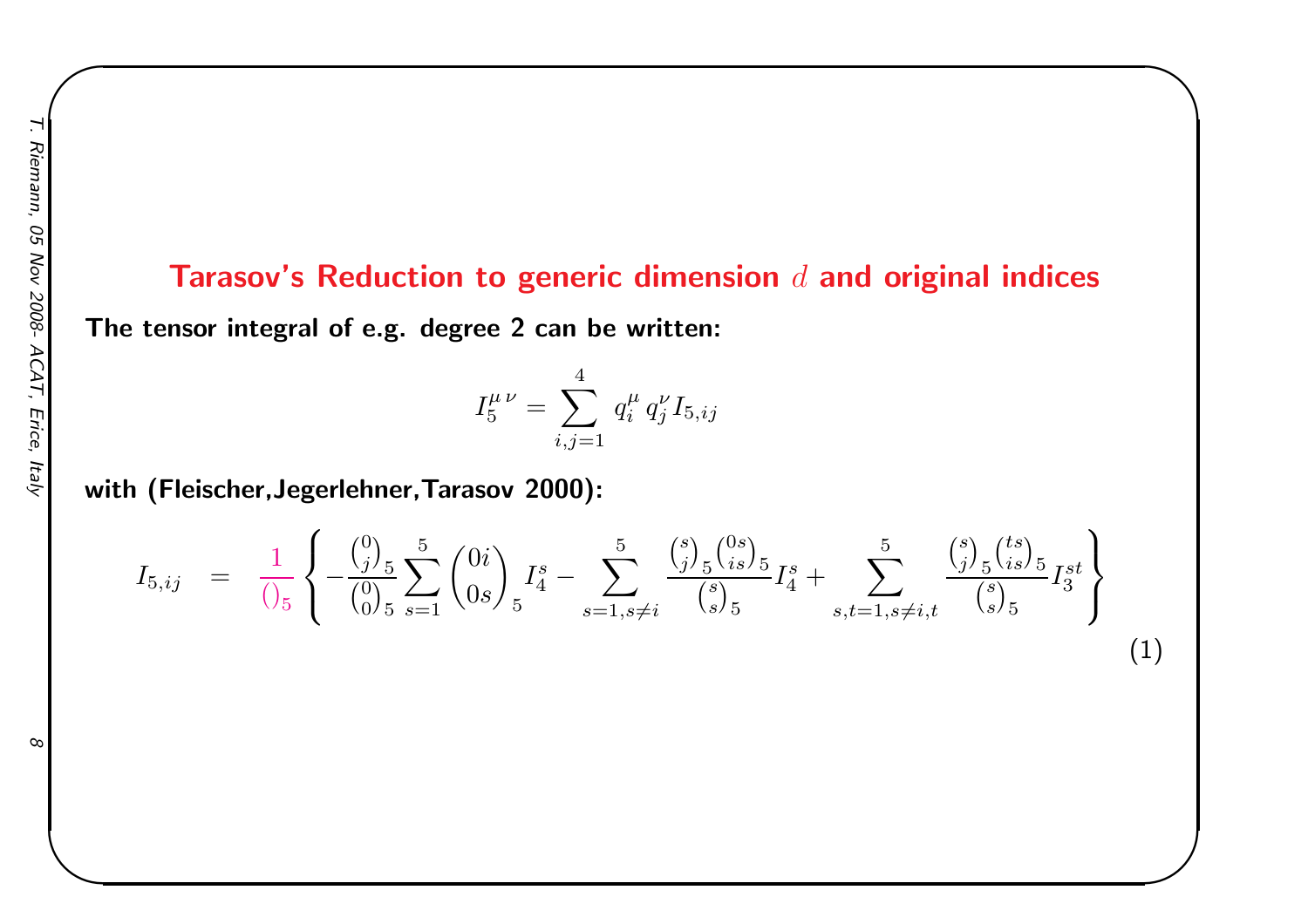### Crash Course on Gram Determinants, Signed Minors etc.

 $\begin{matrix} \hline \end{matrix}$ 

### With

 $Y_{ij} = -(q_i - q_j)^2 + m_i^2 + m_j^2,$ 

the "modified Cayley determinant" of a diagram with internal lines  $\boldsymbol{1} \; \ldots n$  is

$$
()_{n} \equiv \begin{vmatrix} 0 & 1 & 1 & \dots & 1 \\ 1 & Y_{11} & Y_{12} & \dots & Y_{1n} \\ 1 & Y_{12} & Y_{22} & \dots & Y_{2n} \\ \vdots & \vdots & \vdots & \ddots & \vdots \\ 1 & Y_{1n} & Y_{2n} & \dots & Y_{nn} \end{vmatrix},
$$

labelling elements  $0, \ldots, n$ . This object is called the Gram determinant; in fact it is (for  $q_{n}$  $n = 0$ ):

$$
()_{n} = -G_{n-1} = -\det(2q_{i}q_{k})
$$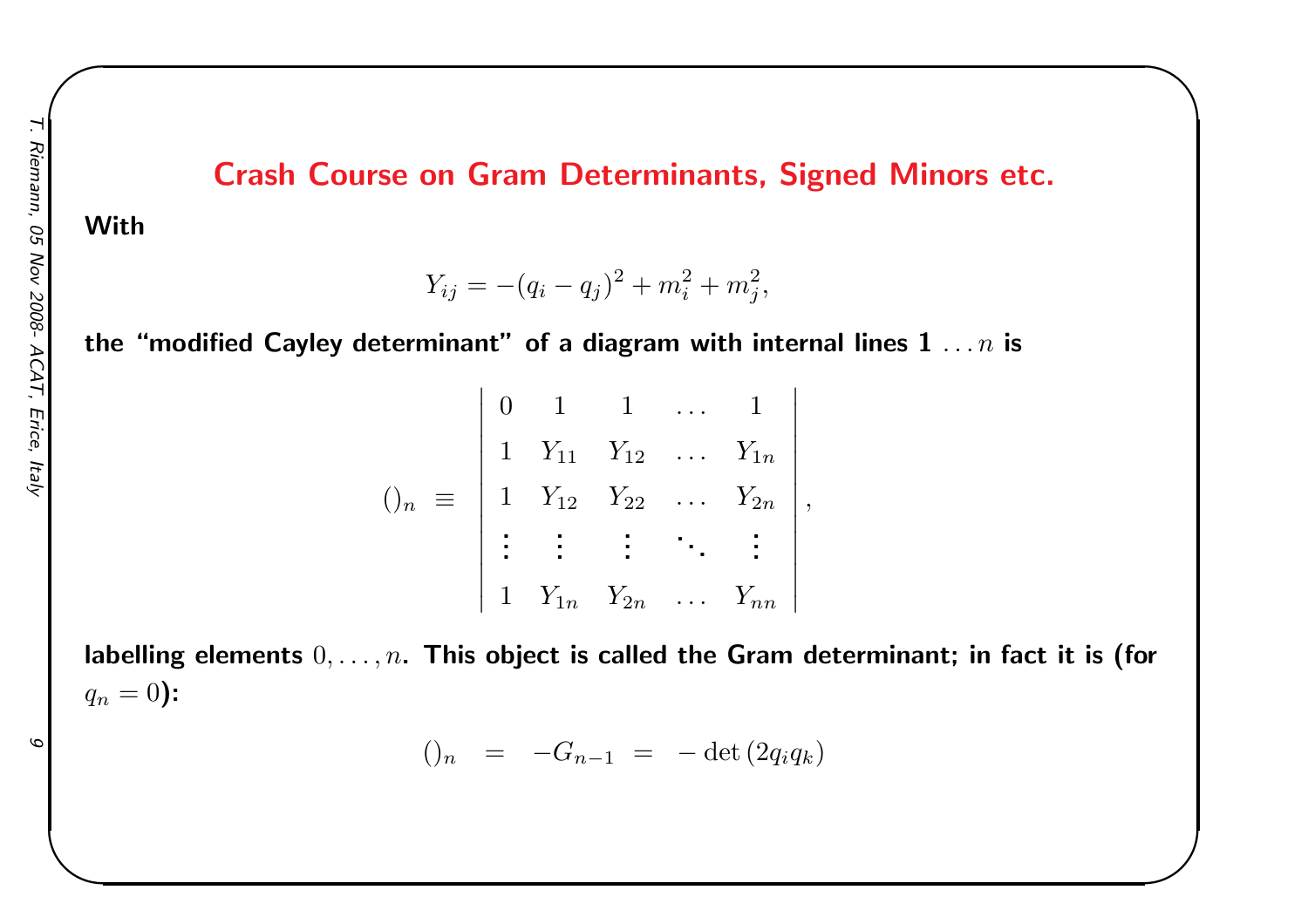Cutting from ()  $_n$  rows  $j_1, j_2, \ldots$  and columns  $k_1, k_2, \ldots$  , get the "Signed minors" (with a sign convention)(Melrose:1965kb). They are denoted by

 $\begin{matrix} \hline \end{matrix}$ 

$$
\left(\begin{array}{ccc}j_1 & j_2 & \dots \\ k_1 & k_2 & \dots \end{array}\right)_n,
$$

$$
\Delta_n = \begin{vmatrix}\nY_{11} & Y_{12} & \dots & Y_{1n} \\
Y_{12} & Y_{22} & \dots & Y_{2n} \\
\vdots & \vdots & \ddots & \vdots \\
Y_{1n} & Y_{2n} & \dots & Y_{nn}\n\end{vmatrix} = \begin{pmatrix} 0 \\ 0 \end{pmatrix}_n
$$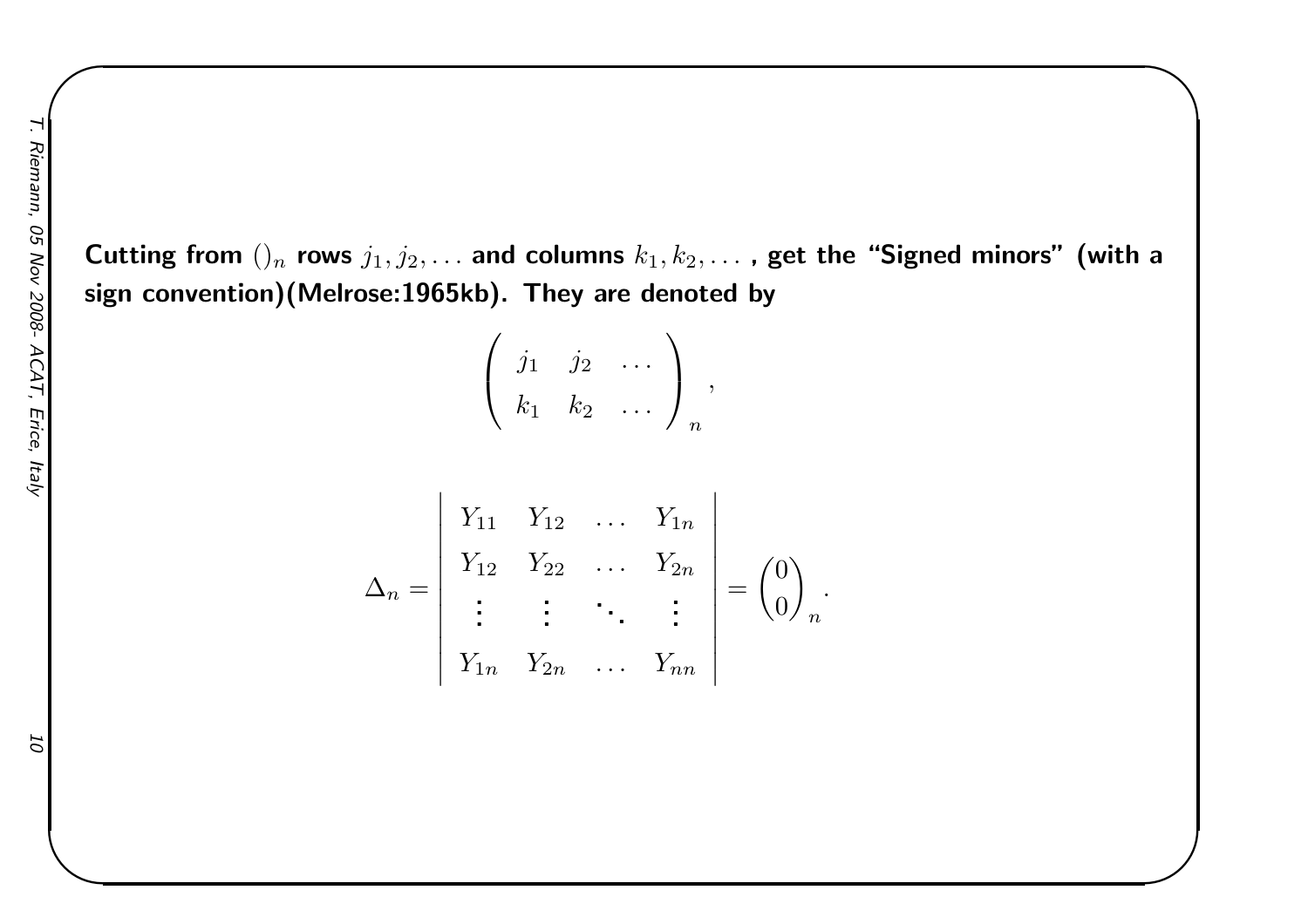Simplest examples for a massive 1-loop QED pentagon diagram contributing in  $\pm$  –  $\pm$  $e^+$  $^+e^- \rightarrow e^+$  $\tau e^-\gamma$ :

$$
\binom{s}{j}_{5} \quad = \quad D[s,j]
$$

 $\begin{matrix} \hline \end{matrix}$ 

$$
D[0,0] = -2st t' v_1 v_2 + 2m_e^2 (s^2(t-t')^2 + 2s(t+t')v_1 v_2 + v_1^2 v_2^2),
$$

and

$$
D[0,1] = s2tt' - s2t'2 + st'2v1 - st't'v2 - st'v1v2
$$
  
+ $m2e(-4st'v1 + 2stv2 + 2st'v2 + 2v1v22),$   

$$
D[0,2] = D[0,1] \t (with t, v1 \leftrightarrow t', v2)
$$
  

$$
D[0,3] = -(tv2(s(-t + t') + t'v1 + (t - v1)v2))
$$
  
+ $m2e(2st2 - 4stt' + 2st'2 + 2tv1v2 + 2t'v1v2 + 4tv22),$   

$$
D[0,4] = -(v1v2(s(t + t') - t'v1 + (-t + v1)v2))
$$
  
+ $m2e(-2stv1 + 2st'v1 + 2stv2 - 2st'v2 - 2v12v22),$   

$$
D[0,5] = D[0,3] \t (with t, v1 \leftrightarrow t', v2).
$$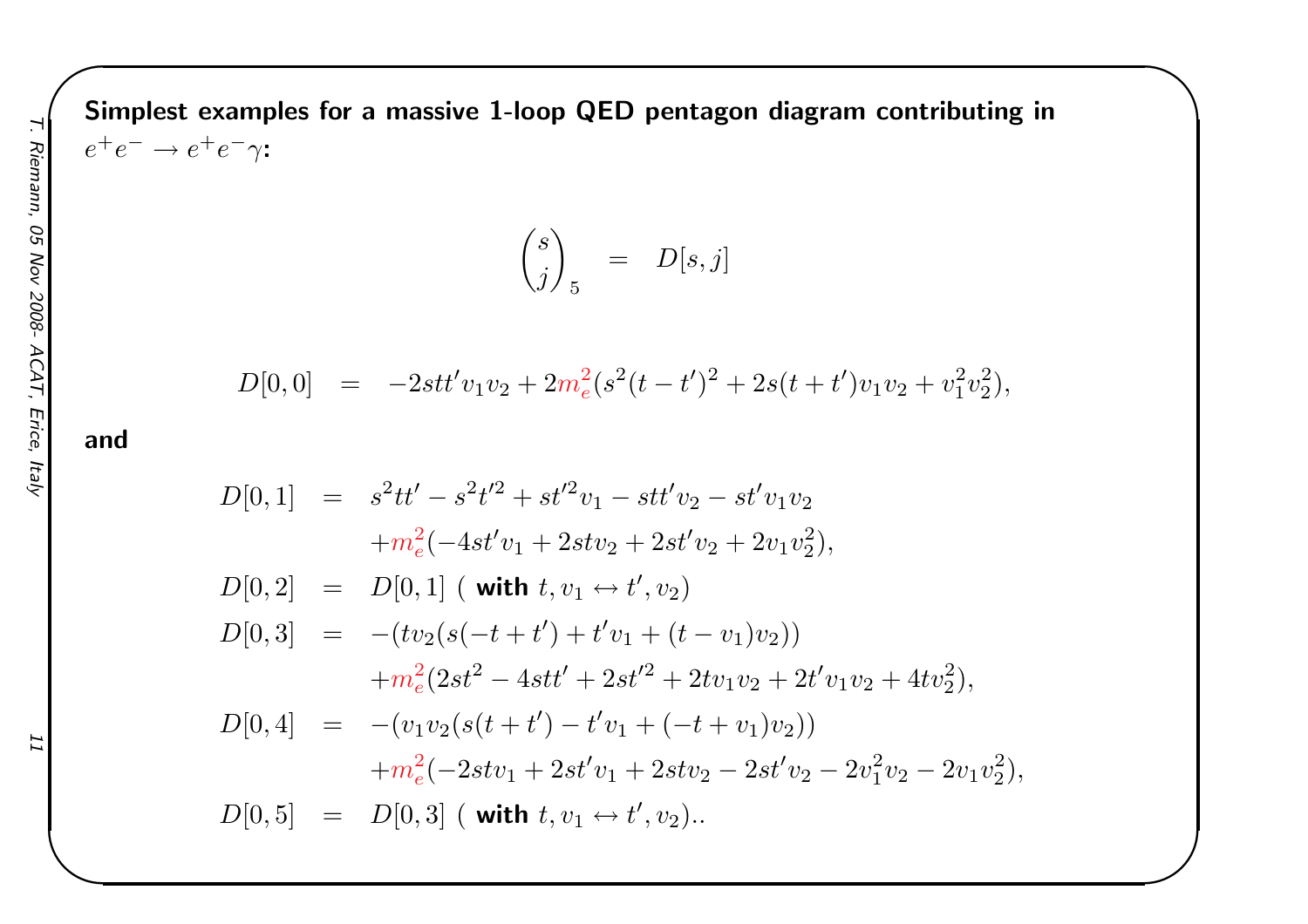$$
\binom{ts}{ij}_5 = D[t, i, s, j],
$$

 $\begin{matrix} \hline \end{matrix}$ 

$$
D[0,0,1,1] = s^{2}t^{2} - 4m_{e}^{2}s^{2}t',
$$
  
\n
$$
D[0,0,1,2] = -(s^{2}tt') + m_{e}^{2}s(2st + 2st' + 2v_{1}v_{2}),
$$
  
\n
$$
D[0,0,1,3] = st'v_{2} - m_{e}^{2}v_{2}(2st + 2st' + 2v_{1}v_{2}),
$$
  
\n
$$
D[0,0,1,4] = st'v_{1}v_{2} - m_{e}^{2}s(2st - 2st' + 2v_{1}v_{2}),
$$
  
\n
$$
D[0,0,1,5] = -st'^{2}v_{1} + 4m_{e}^{2}st'v_{1},
$$
  
\n
$$
D[0,0,2,2] = s^{2}t^{2} - 4m_{e}^{2}s^{2}t,
$$
  
\n
$$
D[0,0,2,3] = -st^{2}v_{2} + 4m_{e}^{2}stv_{2},
$$
  
\n
$$
D[0,0,2,4] = stv_{1}v_{2} + m_{e}^{2}s(2st - 2st' - 2v_{1}v_{2}),
$$
  
\n
$$
D[0,0,2,5] = stt'v_{1} - m_{e}^{2}v_{1}(2st + 2st' + 2v_{1}v_{2}),
$$
  
\n
$$
D[0,0,3,3] = +t^{2}v_{2}^{2} - 4m_{e}^{2}tv_{2}^{2},
$$
  
\n
$$
D[0,0,3,4] = -(tv_{1}v_{2}^{2}) - m_{e}^{2}v_{2}(2st - 2st' - 2v_{1}v_{2}),
$$
  
\n
$$
D[0,0,3,5] = tt'v_{1}v_{2} + m_{e}^{2}(-2st^{2} + 4stt' - 2st'^{2} - 2tv_{1}v_{2} - 2t'v_{1}v_{2}),
$$
  
\n
$$
D[0,0,4,4] = +v_{1}^{2}v_{2}^{2} + 4m_{e}^{2}sv_{1}v_{2},
$$
  
\n
$$
D[0,0,4,5] = -(t'v_{1}^{
$$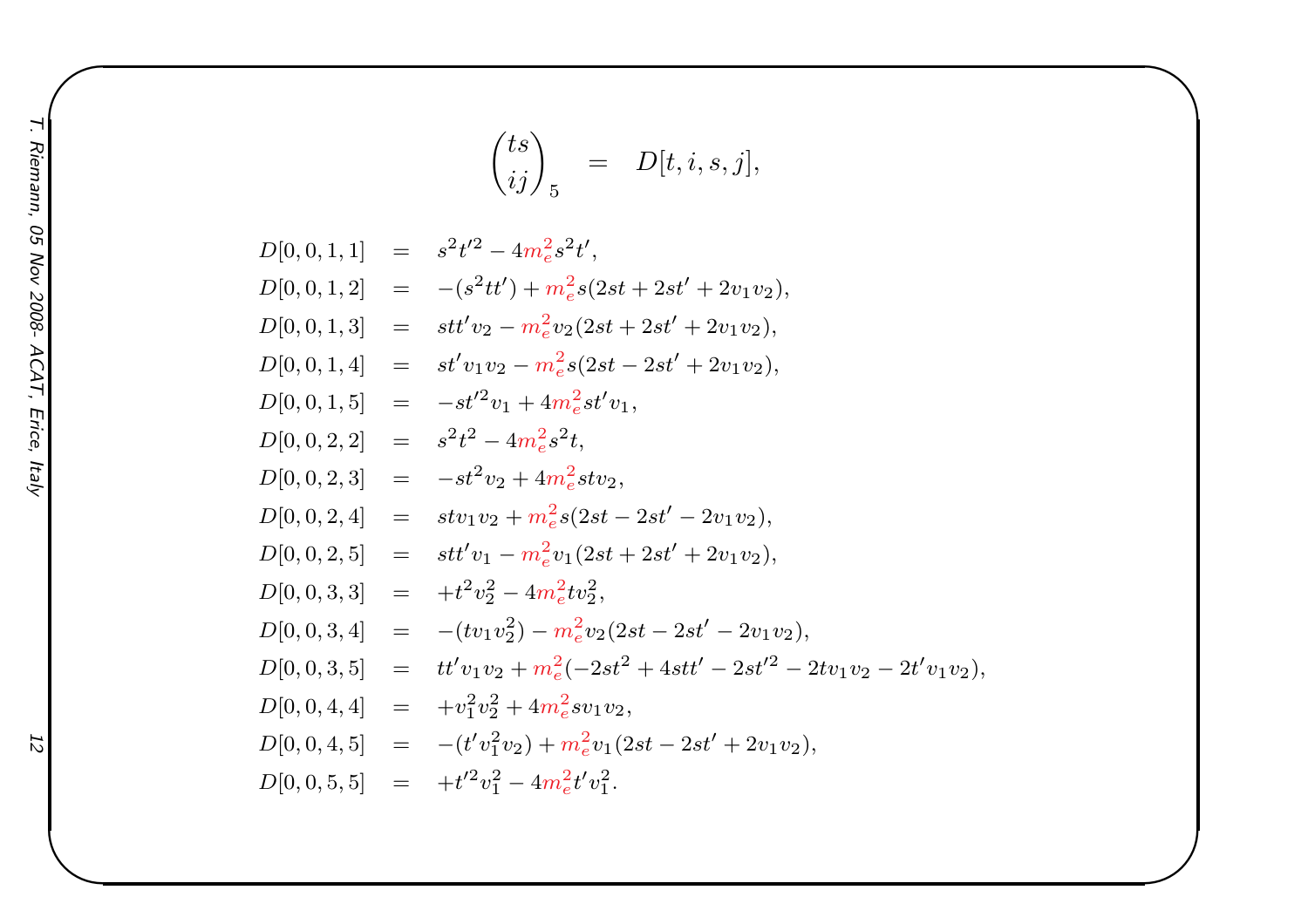### Elimination of the inverse Gram determinants

 $\begin{matrix} \hline \end{matrix}$ 

We again show an example,  $R=2$  tensor:

The result contains 4-point functions  $I_4^s$  and 3-point functions  $I_3^{st}$ :

$$
I_5^{\mu\nu} = \sum_{s=1}^5 \frac{1}{\binom{0}{0}} \frac{1}{s \binom{s}{s}} \left[ -\frac{1}{2} \binom{0}{s} \frac{0s}{s} \right]_5 g^{\mu\nu} + \sum_{i,j=1}^4 X_{ij}^{s0} q_i^{\mu} q_j^{\nu} \left] I_4^s
$$
  
+ 
$$
\sum_{s=1}^5 \frac{1}{\binom{0}{0}} \sum_{s \binom{s}{s}} \sum_{t=1}^5 \left[ \frac{1}{2} \binom{0}{s} \binom{0s}{ts} \right]_5 g^{\mu\nu} - \sum_{i,j=1}^4 X_{ij}^{st} q_i^{\mu} q_j^{\nu} \left] I_3^{st},
$$
  

$$
X_{ij}^{st} = -\binom{0s}{0j} \frac{ts}{s} \binom{ts}{is} + \binom{0i}{sj} \frac{ts}{s} \binom{ts}{0s} \frac{1}{s}.
$$

If there is no symmetry at all in the original Feynman integral:

- $\bullet$  five scalar four-point functions  $I_4^s$  with one off-shell leg
- $\bullet\,$  ten scalar three-point functions  $I_3st$ , five of them with one and five with two off-shell legs

For the Bhabha QED case, we have e.g. three different four-point functions and six three-pointfunctions (three plus three). For tensors of degree 3, 4, 5 higher inverse powers of the Gram determinant have to be cancelled. This is more difficult, but has been done.

Ξ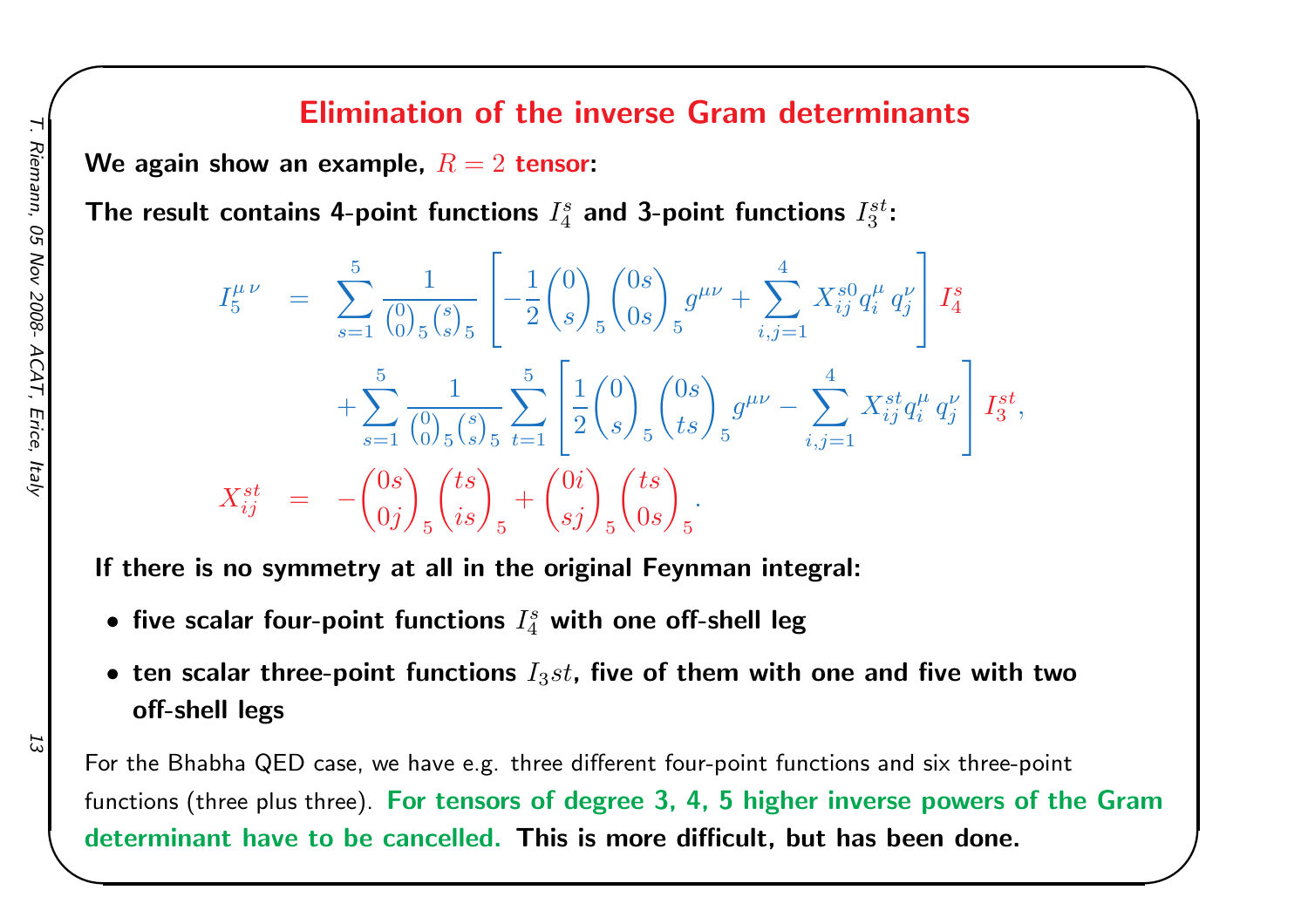### Using hexagon.m

 $\begin{matrix} \hline \end{matrix}$ 

The package must be loaded in <sup>a</sup> MATHEMATICA environment by executing:

<<hexagon.m

### The package is able to output:

- the full result for <sup>a</sup> six or five point tensor integral
- $\bullet$  a specific coefficient
- <sup>a</sup> list of all coefficients for <sup>a</sup> <sup>g</sup>iven rank
- both analytic and numerical results, depending on the user's input.

Example files for use: See http://www-zeuthen.desy.de/theorie/research/CAS.html Next slide:

Numerical examples, taken from arXive:0807.2984, presented also at Loops&Legs2008

14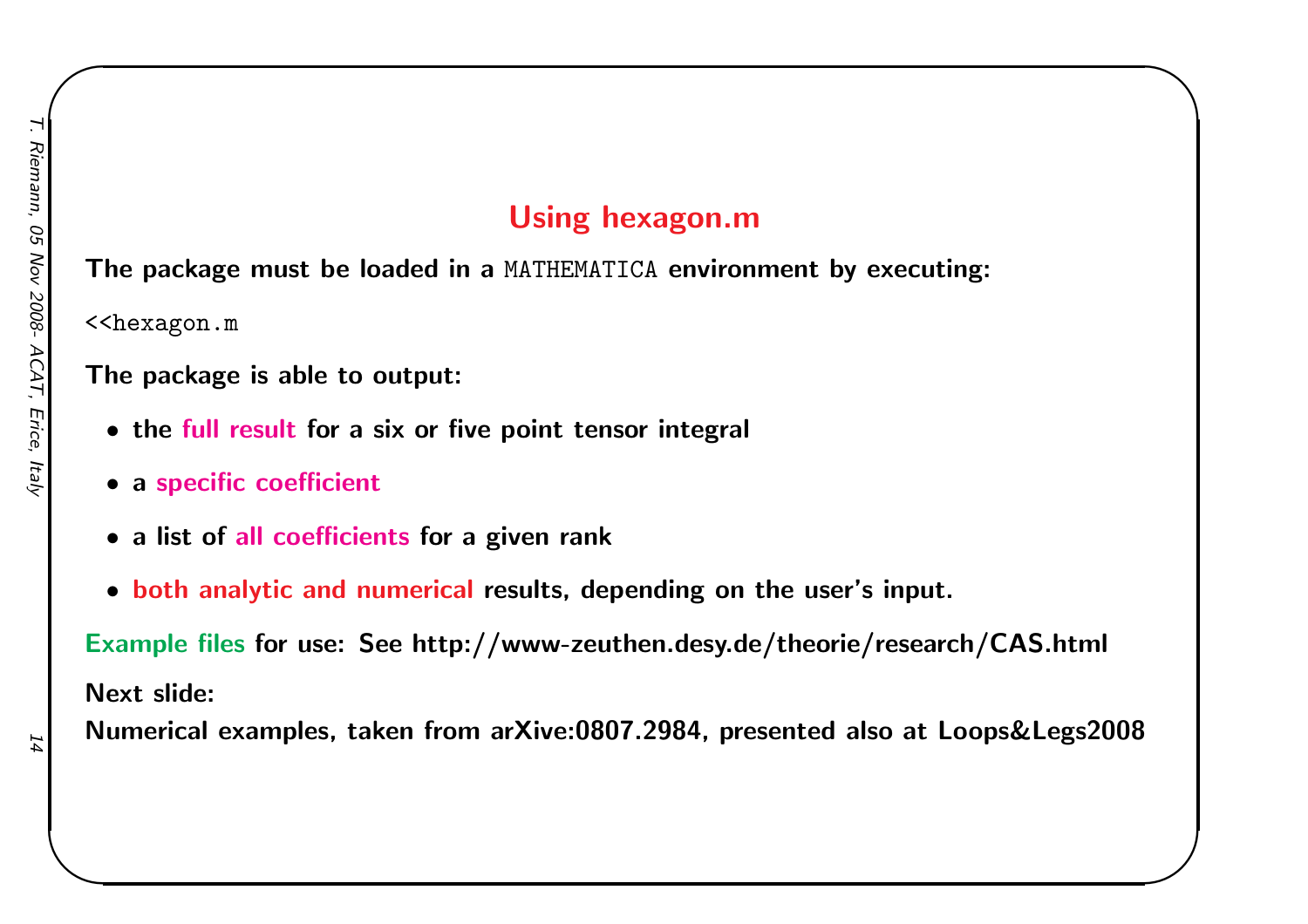| A five-point tensor coefficient: $p_1^{\mu} p_1^{\nu} p_1^{\lambda} E_{\mu\nu\lambda}$                                                         |
|------------------------------------------------------------------------------------------------------------------------------------------------|
| Point: $p_1^2 = p_2^2 = p_3^2 = p_5^2 = 1$ , $p_4^2 = 0$ , $m_1^2 = m_3^2 = 0$ , $m_2^2 = m_4^2 = m_5^2 = 1$ ,                                 |
| $s_{12} = -3, s_{23} = -6, s_{34} = -5, s_{45} = -7, s_{15} = -2$                                                                              |
| In: RedE3[ $p_1^2, \ldots, p_5^2, s_{12}, s_{23}, s_{34}, s_{45}, s_{15}, m_1^2, \ldots, m_5^2$ ]/.{D4->D0,C3->C0,B2->B0}                      |
| Out: 0.218741                                                                                                                                  |
| A six-point scalar function: $F_0$                                                                                                             |
| Point: $p_1^2 = p_2^2 = p_3^2 = p_4^2 = p_5^2 = p_6^2 = -1$ , $m_1^2 = m_2^2 = m_3^2 = m_4^2 = m_5^2 = m_6^2 = 1$ ,                            |
| $s_{12} = s_{23} = s_{34} = s_{45} = s_{56} = s_{16} = s_{123} = s_{234} = -1, s_{345} = -5/2$                                                 |
| In: RedF0[ $p_1^2, \ldots, p_6^2, s_{12}, s_{23}, s_{34}, s_{45}, s_{56}, s_{16}, s_{123}, s_{234}, s_{345}, m_1^2, \ldots, m_6^2$ ]/.{D4->D0} |
| Out: 0.013526                                                                                                                                  |
| Several five-point vector and tensor coeff.: $E_0$ , $E_1$ , $E_2$ , $E_3$ , $E_4$ , $E_{34}$ , $E_{123}$ , $E_{002}$                          |
| Point: $p_1^2 = p_2^2 = 0$ , $p_3^2 = p_5^2 = 49/256$ , $p_4^2 = 9/100$ , $m_1^2 = m_2^2 = m_3^2 = 49/256$ , $m_4^2 = m_5^2 = 81/1600$ ,       |
| $s_{12} = 4$ , $s_{23} = -1/5$ , $s_{34} = 1/5$ , $s_{45} = 3/10$ , $s_{15} = -1/2$                                                            |
| In: RedEO[ $p_1^2, \ldots, p_5^2, s_{12}, s_{23}, s_{34}, s_{45}, s_{15}, m_1^2, \ldots, m_5^2$ ]/.D4->D0                                      |
| Out: $41.3403 - 45.9721*I$                                                                                                                     |
| In: RedEget [rank1, $p_1^2, \ldots, p_5^2, s_{12}, s_{23}, s_{34}, s_{45}, s_{15}, m_1^2, \ldots, m_5^2$ ]/.D4->D0                             |
| Out: ee1 =-2.38605 + 5.27599*I, ee2 =-5.80875 + 0.597891*I,                                                                                    |
| ee3 =-14.4931 + 20.8149*I, ee4 =-11.3362 + 18.1593*I                                                                                           |
| In: RedEcoef [ee34, $p_1^2, \ldots, p_5^2, s_{12}, s_{23}, s_{34}, s_{45}, s_{15}, m_1^2, \ldots, m_5^2$ ]/.{D4->D0,C3->C0}                    |
| Out: $7.1964 + 3.10115*I$                                                                                                                      |
| In: RedEcoef [ee123, $p_1^2, \ldots, p_5^2, s_{12}, s_{23}, s_{34}, s_{45}, s_{15}, m_1^2, \ldots, m_5^2$ ]/.{D4->D0,C3->C0,B2->B0}            |
| $Out:-0.149527 - 0.31059*I$                                                                                                                    |
| In: RedEcoef [ee002, $p_1^2, \ldots, p_5^2, s_{12}, s_{23}, s_{34}, s_{45}, s_{15}, m_1^2, \ldots, m_5^2$ ]/.{D4->D0,C3->C0,B2->B0}            |
| Out: $0.154517 - 0.387727*I$                                                                                                                   |

 $\begin{matrix} \hline \end{matrix}$ 

15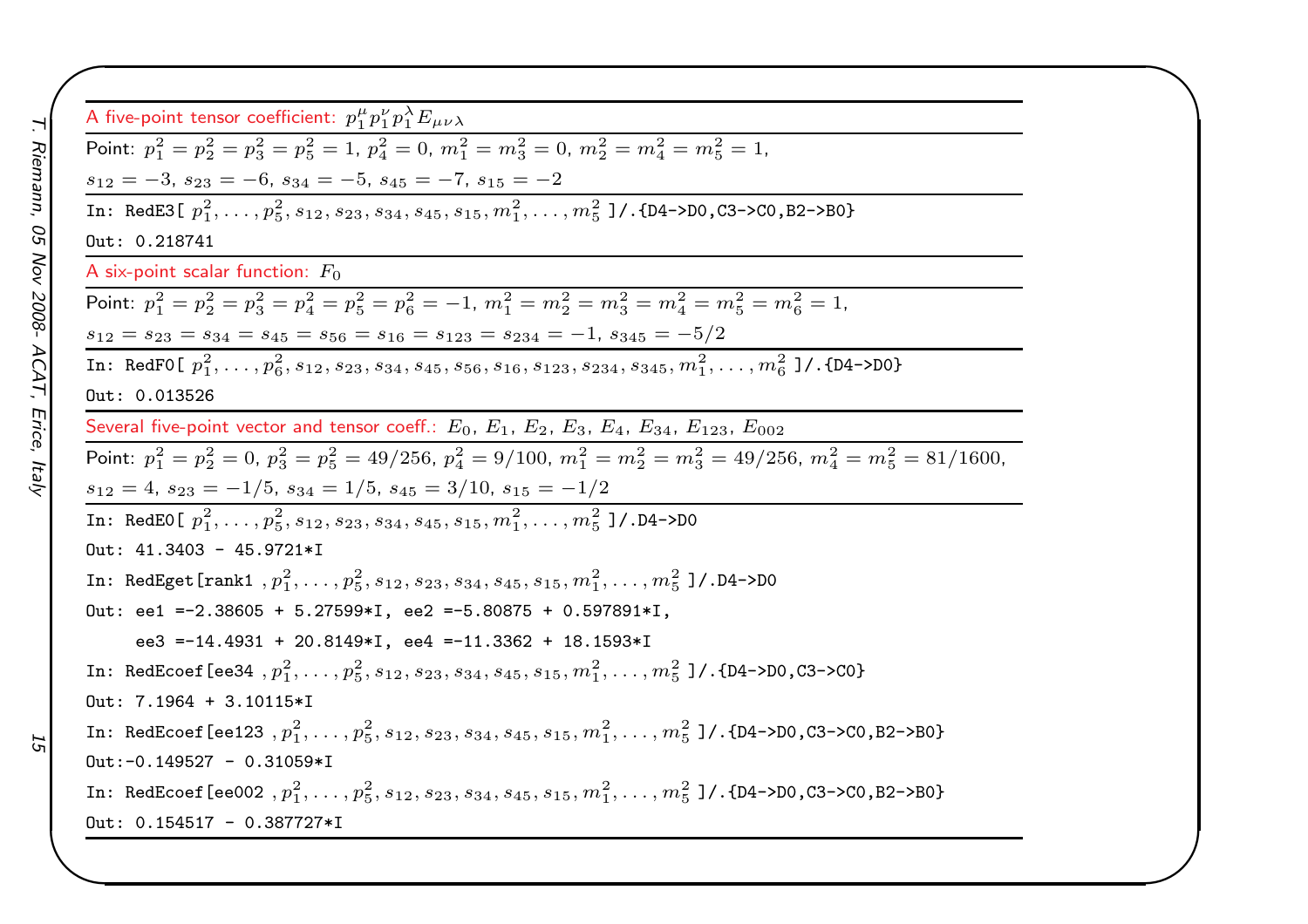### Another Approach – Introduce Feynman Parameters

 $\begin{matrix} \hline \end{matrix}$ 

$$
\frac{1}{D_1^{\nu_1}D_2^{\nu_2}\dots D_N^{\nu_N}} = \frac{\Gamma(\nu_1 + \dots + \nu_N)}{\Gamma(\nu_1)\dots\Gamma(\nu_N)} \int_0^1 dx_1 \dots \int_0^1 dx_N \frac{x_1^{\nu_1 - 1}\dots x_N^{\nu_N - 1} \delta(1 - x_1 \dots - x_N)}{(x_1 D_1 + \dots + x_N D_N)^{N_{\nu}}},
$$

with  $N_\nu = \nu_1 + \ldots \nu_N$ **Contract Contract Contract** 

The denominator of  $G$  contains, after introduction of Feynman parameters  $x_i$ , the momentum dependent function  $m^2$  with index-exponent  $N_\nu$ :

$$
(m^2)^{-(\nu_1 + \ldots + \nu_N)} = (x_1 D_1 + \ldots + x_N D_N)^{-N_{\nu}} = (k_i M_{ij} k_j - 2Q_j k_j + J)^{-N_{\nu}}
$$

Here  $M$  is an  $(LxL)$ -matrix,  $Q=Q(x_i, p_e)$  an  $L$ -vector and  $J=J(x_ix_j, m_i^2, p_{e_j}p_{e_l}).$  $M,Q,J$  are linear in  $x_i$ . The momentum integration is now simple: Shift the momenta  $k$  such that  $m^2$  has no linear term in  $\bar{k}$ :

$$
k = \bar{k} + (M^{-1})Q,
$$
  

$$
m^2 = \bar{k}M\bar{k} - QM^{-1}Q + J.
$$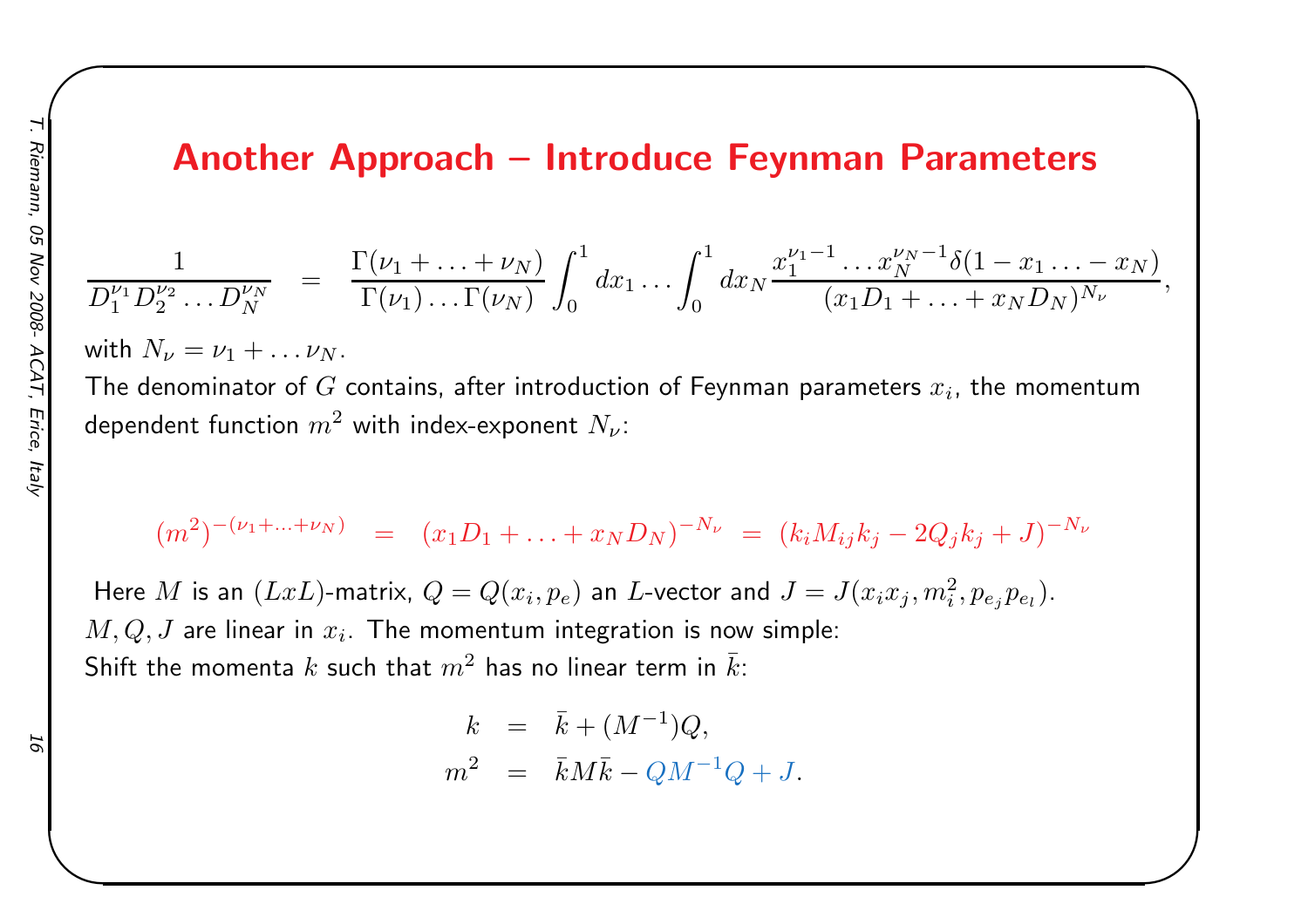Finally, one gets for **Scalar integrals:** 

$$
G(1) = (-1)^{N_{\nu}} \frac{\Gamma(N_{\nu} - \frac{D}{2}L)}{\Gamma(\nu_1) \dots \Gamma(\nu_N)} \int_0^1 \prod_{j=1}^N dx_j \ x_j^{\nu_j - 1} \delta\left(1 - \sum_{i=1}^N x_i\right) \frac{U(x)^{N_{\nu} - D(L+1)/2}}{F(x)^{N_{\nu} - DL/2}}
$$

 $\begin{matrix} \hline \end{matrix}$ 

with

$$
U(x) = (\det M) (\to 1 \text{ for } L = 1)
$$
  

$$
F(x) = (\det M) \mu^{2} = -(\det M) J + Q \tilde{M} Q (\to -J + Q^{2} \text{ for } L = 1)
$$

Trick for one-loop functions:

 $U=$  det  $M=1=\sum x_i$  and so  $U$  'disaapears' and the construct  $F_1(x)$  is bilinear in  $x_ix_j$ :

$$
F_1(x) = -J(\sum x_i) + Q^2 = \sum A_{ij} x_i x_j.
$$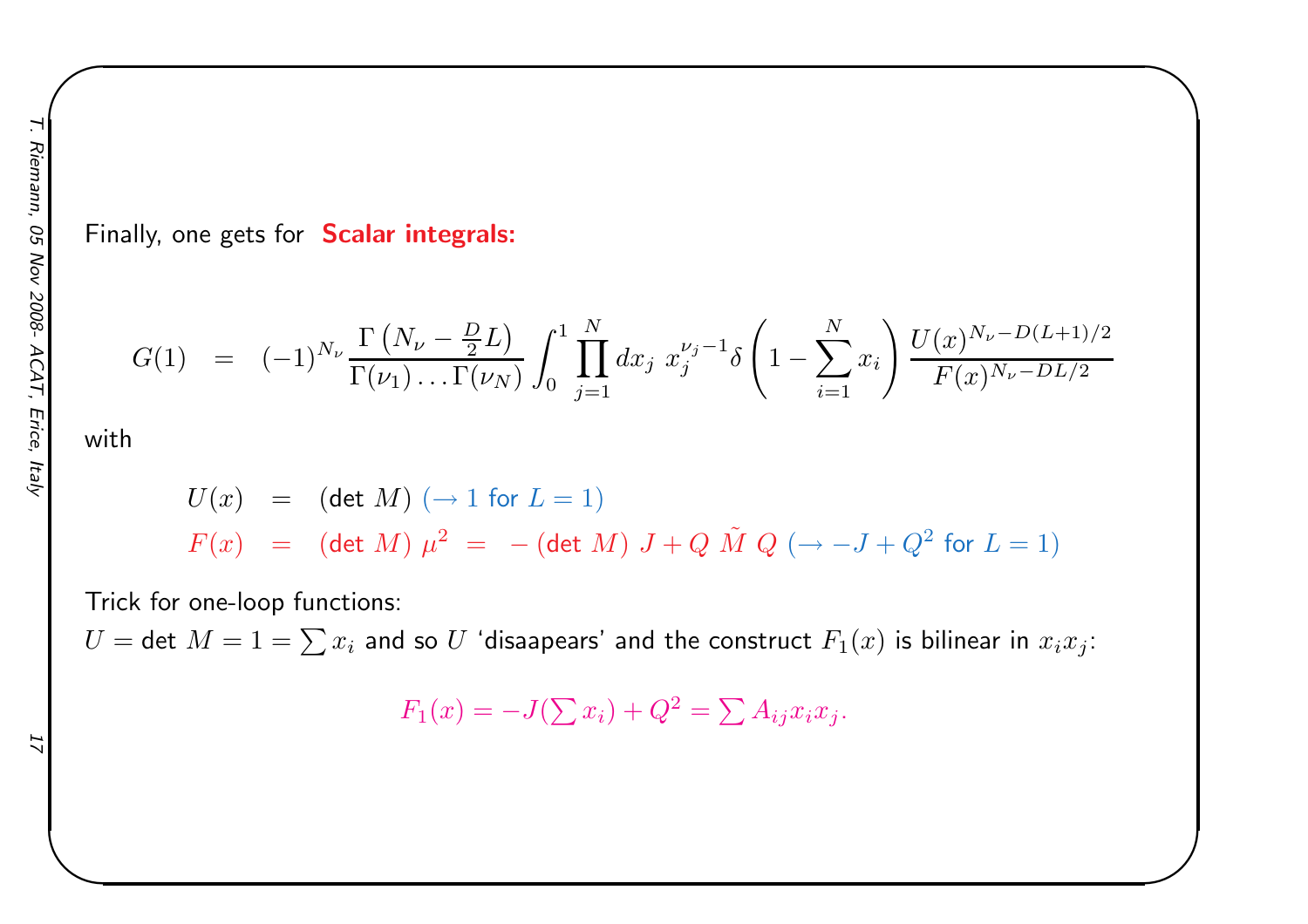The vector integral differs by some numerator  $k_i p_e$  and thus there is a single shift in the integrand  $k\rightarrow \bar{k}+U(x)^{-1}\tilde{M}Q$ 

the  $\int d^d\bar{k}\,\,\bar{k}/(\bar{k}^2+\mu^2)\to 0$ , and no further changes:

$$
G(k_{1\alpha}) = (-1)^{N_{\nu}} \frac{\Gamma(N_{\nu} - \frac{D}{2}L)}{\Gamma(\nu_1) \dots \Gamma(\nu_N)} \int_0^1 \prod_{j=1}^N dx_j \ x_j^{\nu_j - 1} \delta\left(1 - \sum_{i=1}^N x_i\right) \frac{U(x)^{N_{\nu} - D(L+1)/2 - 1}}{F(x)^{N_{\nu} - D(L/2}} \left[\sum_l \tilde{M}_{1l} Q_l\right]_{\alpha},
$$

 $\begin{matrix} \hline \end{matrix}$ 

Here also <sup>a</sup> tensor integral:

$$
G(k_{1\alpha}k_{2\beta}) = (-1)^{N_{\nu}} \frac{\Gamma(N_{\nu} - \frac{D}{2}L)}{\Gamma(\nu_{1}) \dots \Gamma(\nu_{N})} \int_{0}^{1} \prod_{j=1}^{N} dx_{j} x_{j}^{\nu_{j}-1} \delta\left(1 - \sum_{i=1}^{N} x_{i}\right) \frac{U(x)^{N_{\nu}-2-D(L+1)/2}}{F(x)^{N_{\nu}-DL/2}} \times \sum_{l} \left[ [\tilde{M}_{1l}Q_{l}]_{\alpha} [\tilde{M}_{2l}Q_{l}]_{\beta} - \frac{\Gamma(N_{\nu} - \frac{D}{2}L - 1)}{\Gamma(N_{\nu} - \frac{D}{2}L)} \frac{g_{\alpha\beta}}{2} U(x)F(x) \frac{(V_{1l}^{-1})^{+}(V_{2l}^{-1})}{\alpha_{l}} \right].
$$

The 1-loop case may be used  $L$  times for a sequential treatment of an  $L$ -loop integral (remember  $\sum x_j D_j = k^2-2Qk+J$  and  $F(x) = Q^2-J$ ):

$$
\mathcal{S} \mathcal{I}
$$

$$
G([1, kp_e]) = (-1)^{N_{\nu}} \frac{\Gamma(N_{\nu} - \frac{D}{2})}{\Gamma(\nu_1) \dots \Gamma(\nu_N)} \int_0^1 \prod_{j=1}^N dx_j \ x_j^{\nu_j - 1} \delta\left(1 - \sum_{i=1}^N x_i\right) \frac{[1, Q(x)p_e]}{F(x)^{N_{\nu} - D/2}}
$$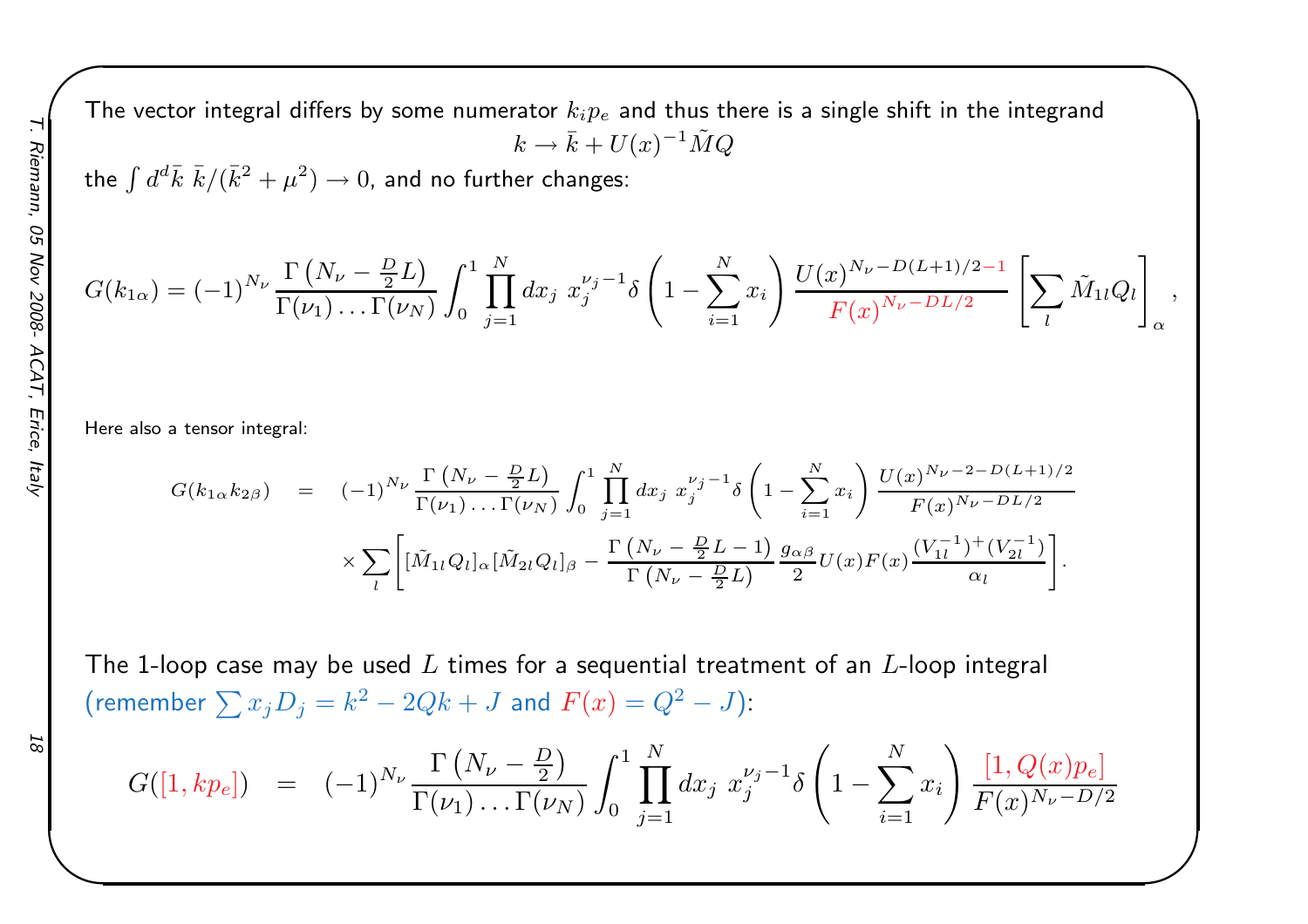# Examples for one-loop  $F\text{-}\mathbf{polynomials}$

 $\begin{matrix} \hline \end{matrix}$ 

V3l2m: One-loop massive QED vertex

 $F(t, m^2) = m^2(x_1 + x_2)^2 + [ -t]x_1x_2$ 

B4l2m: One-loop massive QED box

 $F(s,t,m^2) = m^2(x_1+x_2)^2 + ( -t]x_1x_2 + [ -s]x_3x_4$ 

<code>P5l3m: One-loop</code> massive QED pentagon for  $e^+e^-\to e^+e^-\gamma$ :

$$
F = m^{2}(x_{1} + x_{3} + x_{4})^{2} + [-t]x_{1}x_{3} + [-t']x_{1}x_{4} + [-s]x_{2}x_{5} + [-v_{1}]x_{3}x_{5} + [-v_{2}]x_{2}x_{4}
$$

<code>P5l2m: One-loop</code> pentagon with one massive particle for  $gg\to t\bar{t}g$ :

$$
F = m^{2}(x_{3} + x_{4})^{2} + [-(t - m^{2})]x_{2}x_{3} + [-v_{2}]x_{1}x_{4} + [-(t' - m^{2})]x_{2}x_{4} + [-s]X_{1}x_{5} + [-v_{4}]x_{3}x_{5}
$$

B7l4m2: Massive QED 2-loop box, the sub-loop with <sup>2</sup> off-shell legs:

$$
F^{-(a_{4567}-d/2)} = \left\{ [-t]x_4x_7 + [-s]x_5x_6 + m^2(x_5+x_6)^2 + (m^2 - Q_1^2)x_7(x_4+2x_5+x_6) + (m^2 - Q_2^2)x_7x_5 \right\}^{-(a_{4567}-d/2)}
$$

ā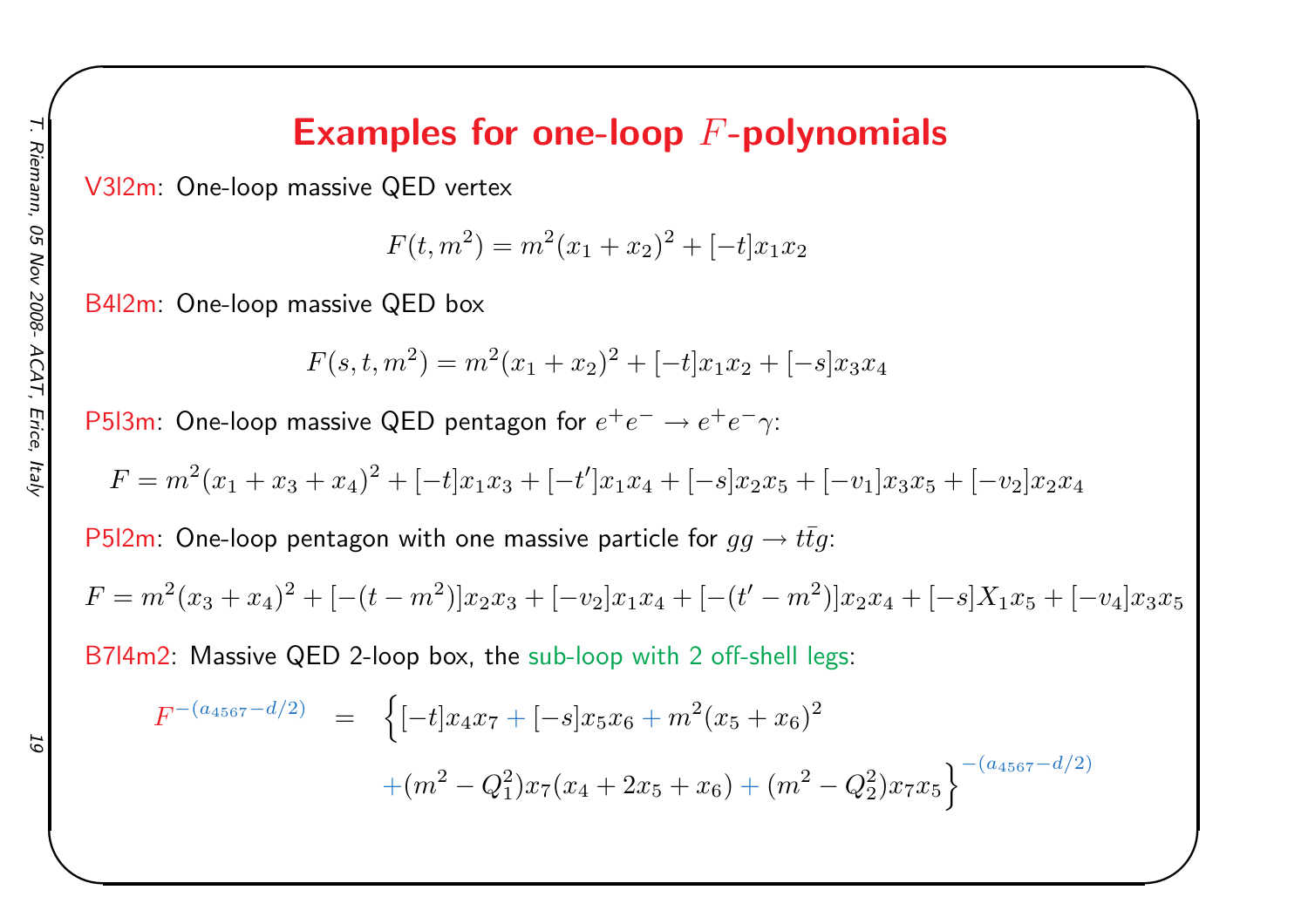### What to be done now?

 $\begin{matrix} \hline \end{matrix}$ 

Perform the  $x\text{-}$ integrations

Find an as-general-as-possible genera<sup>l</sup> formula

Make it ready for algorithmic analytical and/or numerical evaluation

Two approaches are worked out with more or less sophisticated software packages:

- $\bullet$  Perform a Sector decomposition by analyzing the IR-divergent structure in the  $x$ integrals, perform the remaining finite numerical integrations, also in more or less sophisticated ways.
- $\bullet\,$  Introduce Mellin-Barnes integrals for sums of monomials in  $x_i$  and then try to evaluate them in more or less sophisticated ways.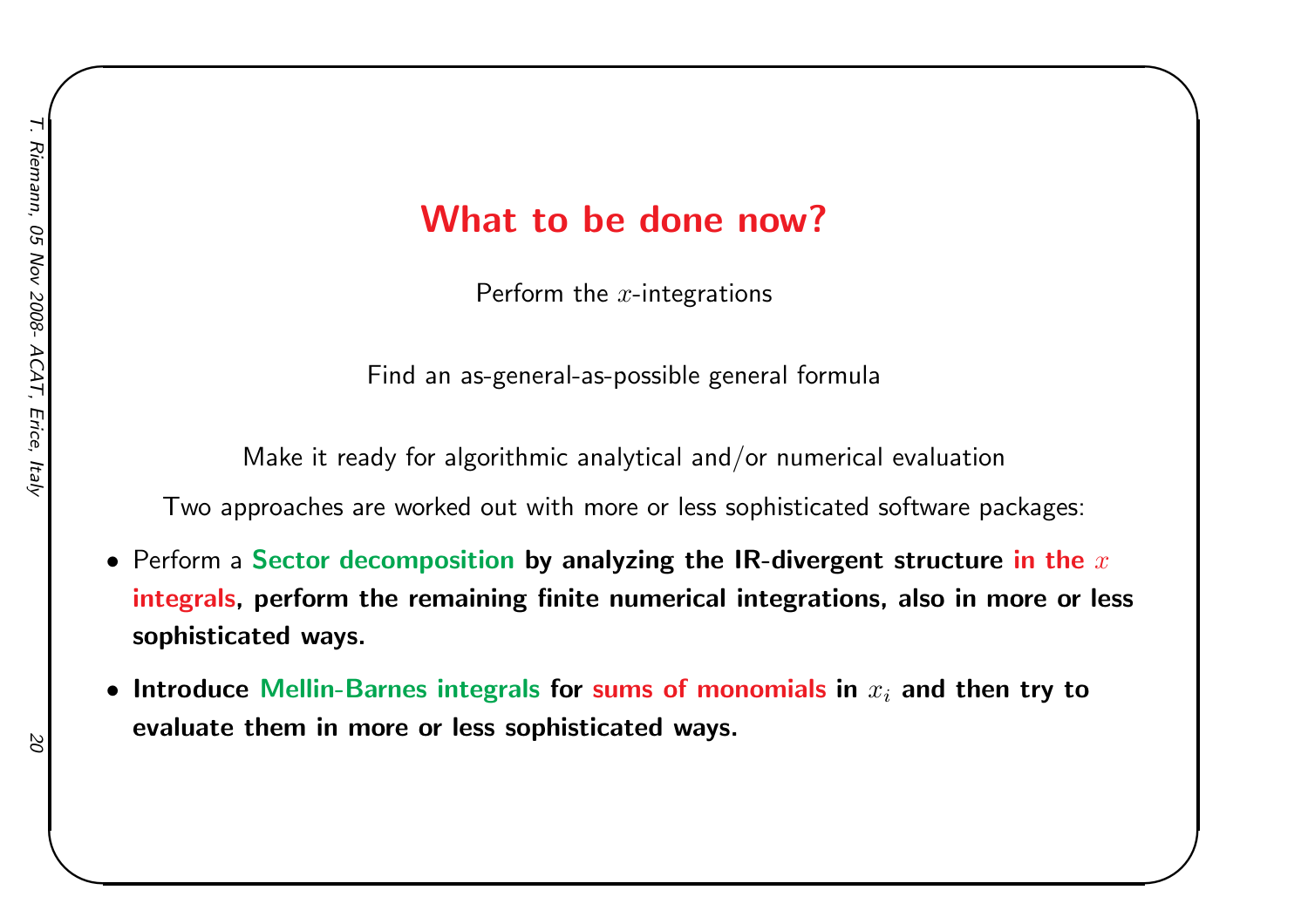# T. Riemann, 05 Nov 2008- ACAT, Erice, Italy 21 Riemann, 05 Nov 2008-ACAT, , Erice, ltaly

### Sector decomposition

The integrand for the multi-dimensional  $x\text{-}$ integrations is positive semi-definite [for Euclidean variables].

 $\begin{matrix} \hline \end{matrix}$ 

Avoid overlapping singularities(see many papers, e.g. the review G. Heinrich, arXiv:0803.4177 )

$$
I = \int_0^1 dx \int_0^1 dy \frac{1}{x^{1+a\epsilon}y^{b\epsilon}[x+(1-x)y]}
$$
  
= 
$$
\int_0^1 \frac{dx}{x^{1+(a+b)\epsilon}} \int_0^1 \frac{dt}{t^{b\epsilon}[1+(1-x)t]} + \int_0^1 \frac{dy}{y^{1+(a+b)\epsilon}} \int_0^1 \frac{dt}{t^{1+a\epsilon}[1+(1-y)t]}
$$

The decomposition allows a unique (numerical) determination of the  $\epsilon$ -expansion. There are by now several strategies available.

ZZ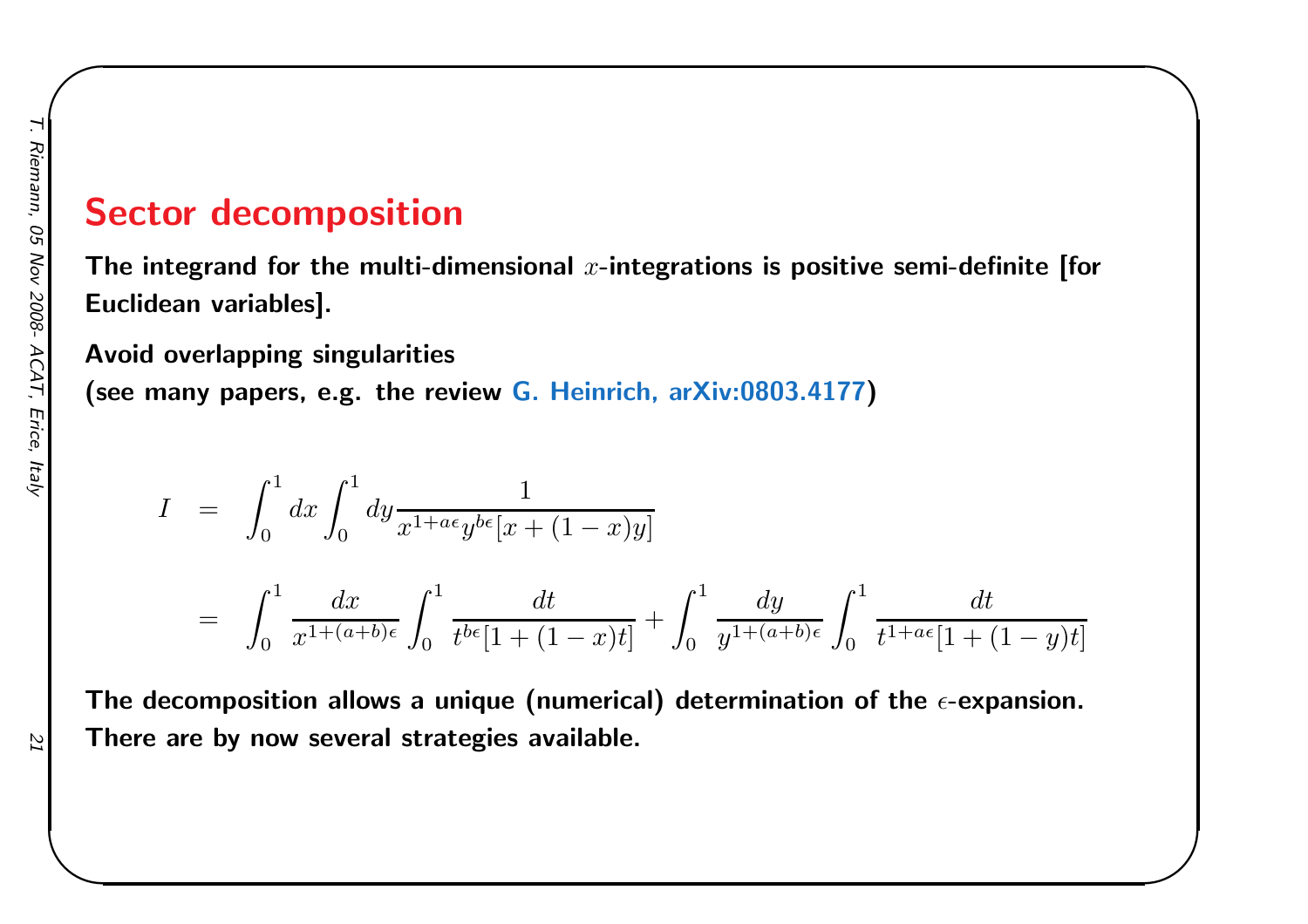# Package CSectors

### Numerics for 'arbitrary' rank- $R\textrm{--}$ tensor loop integrals in the Euclidean



Examples:

V6l4m

non-planar massive two-loop vertex

 $\begin{matrix} \hline \end{matrix}$ 

V6l0m

non-planar massless two-loop vertex

CSectors  $(\mathsf{K}.\mathsf{Kajda})$  is an interface to the  $\mathsf{GINAC}\text{-package sector-decomposition of } \mathsf{C}.$ Bogner and S. Weinzierl, arXiv:0709.4092

CSectors prepares the Feynman diagram input <sup>a</sup> la Ambre.m for further use insector decomposition.

It is being made public.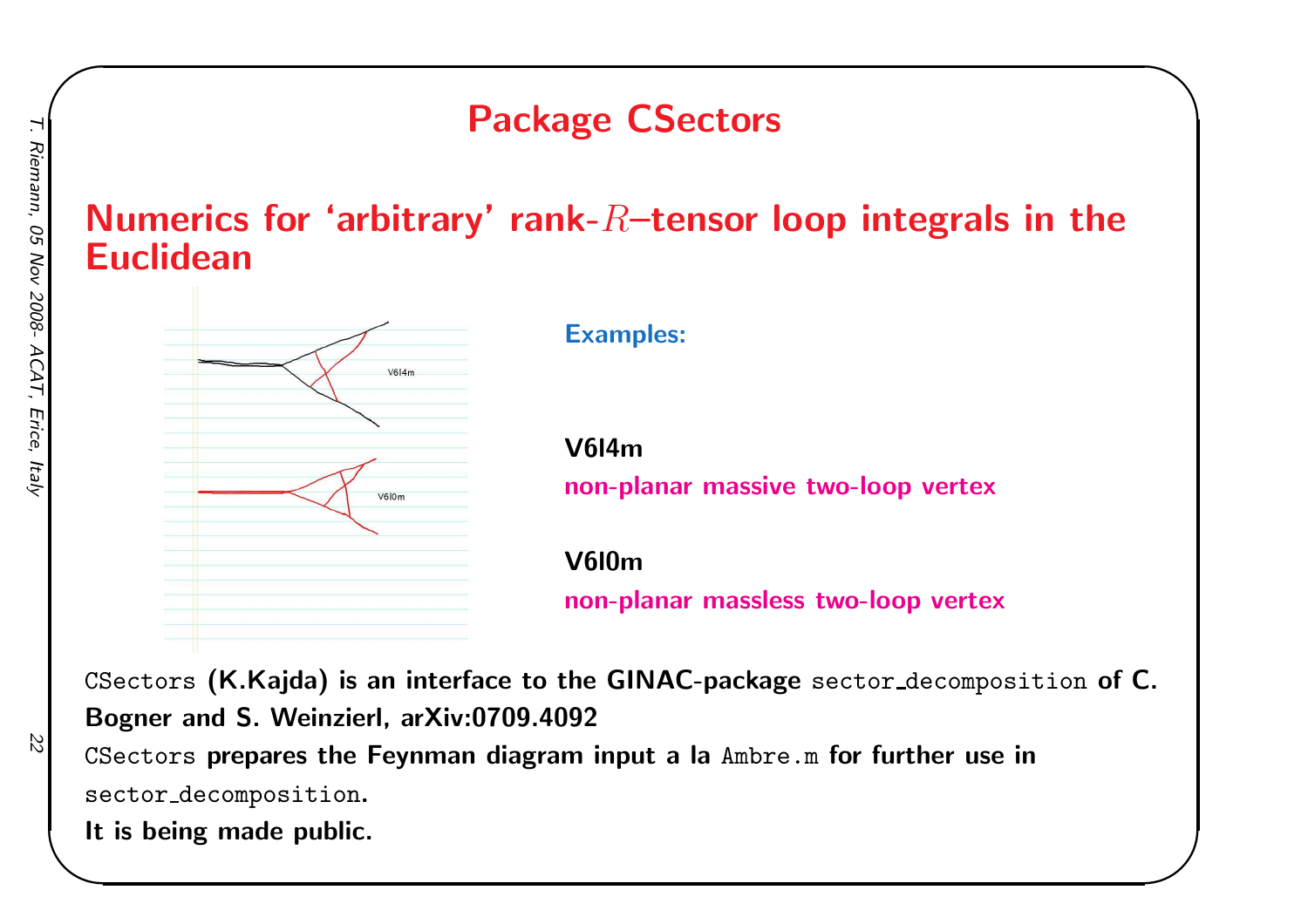# CSectors using for V6l4mProgram input text: << CSectors.m Options[DoSectors]SetOptions[DoSectors, TempFileDelete -> False, SetStrategy -> C]  $n1 = n2 = n3 = n4 = n5 = n6 = n7 = 1$ ;  $m = 1$ ;  $s = -11$ ; invariants =  ${p1^2 \to m^2, p2^2 \to m^2, p1 p2 \to (s - 2 m^2)/2};$ DoSectors[{1},PR[k1, 0, n1] PR[k2, 0, n2] PR[k1 + p1, m, n3] PR[k1 <sup>+</sup> k2 <sup>+</sup> <sup>p</sup>1, m, n5] PR[k1 <sup>+</sup> k2 - <sup>p</sup>2, m, n6] PR[k2 - <sup>p</sup>2, m, n7],  $\{k2, k1\}$ , invariants] $[-4, 2]$

 $\begin{matrix} \hline \end{matrix}$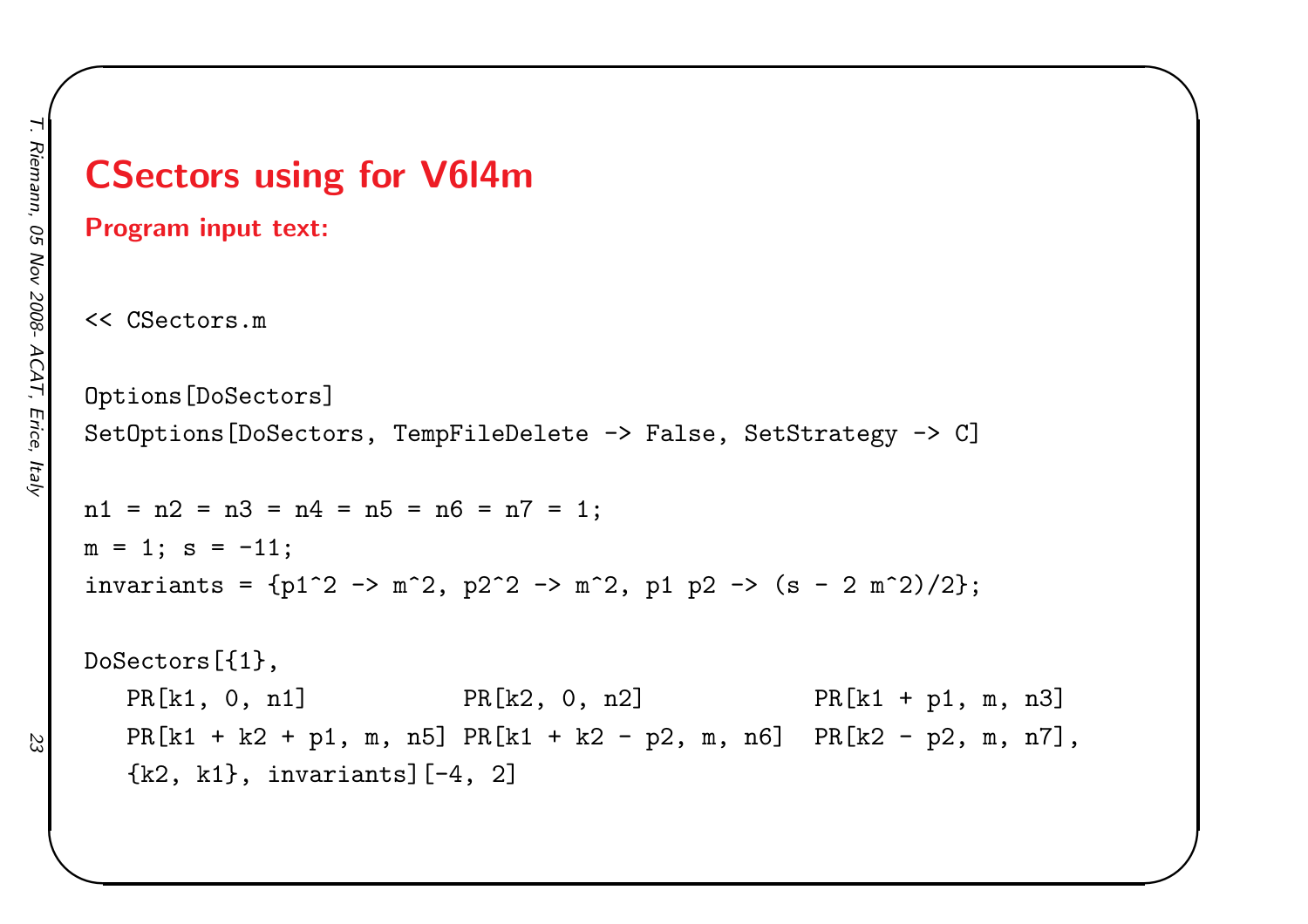### $\textsf{Output from CSections.m for } \texttt{V6l4m}$  \*  $(-s)^{2\epsilon}\texttt{:}$

```
Using strategy C
U = x3 x4+x3 x5+x4 x5+x3 x6+x5 x6+x2 (x3+x4+x6)+x1 (x2+x4+x5+x6)
```
 $\begin{matrix} \hline \end{matrix}$ 

 $F = x1 x4^2+13 x1 x4 x5+x4^2 x5+x1 x5^2+x4 x5^2+x4 x5^2+13 x1 x4 x6$ +2 x1 x5 x6+13 x4 x5 x6+x5^2 x6+x1 x6^2+x5 x6^2+x3^2 (x4+x5+x6) +x2(x3^2+x4^2+13 x4 x6+x6^2+x3 (2 x4+13 x6))+x3 (x4^2+(x5+x6)^2 +x4 (2x5+13 x6))

 $-0.0522099/\epsilon - 0.170037 + 0.246343\epsilon + 4.87728\epsilon^2$ 

### AMBRE.m & MB.m

```
(MB.m: M. Czakon)
```
Compare the above to MB-integration (not made optimal, only for illustrations here), resulting from up to 8-dimensional integrations:

```
-0.0522176/\epsilon - 0.165856 + 0.490976\epsilon + 4.31395\epsilon^2
```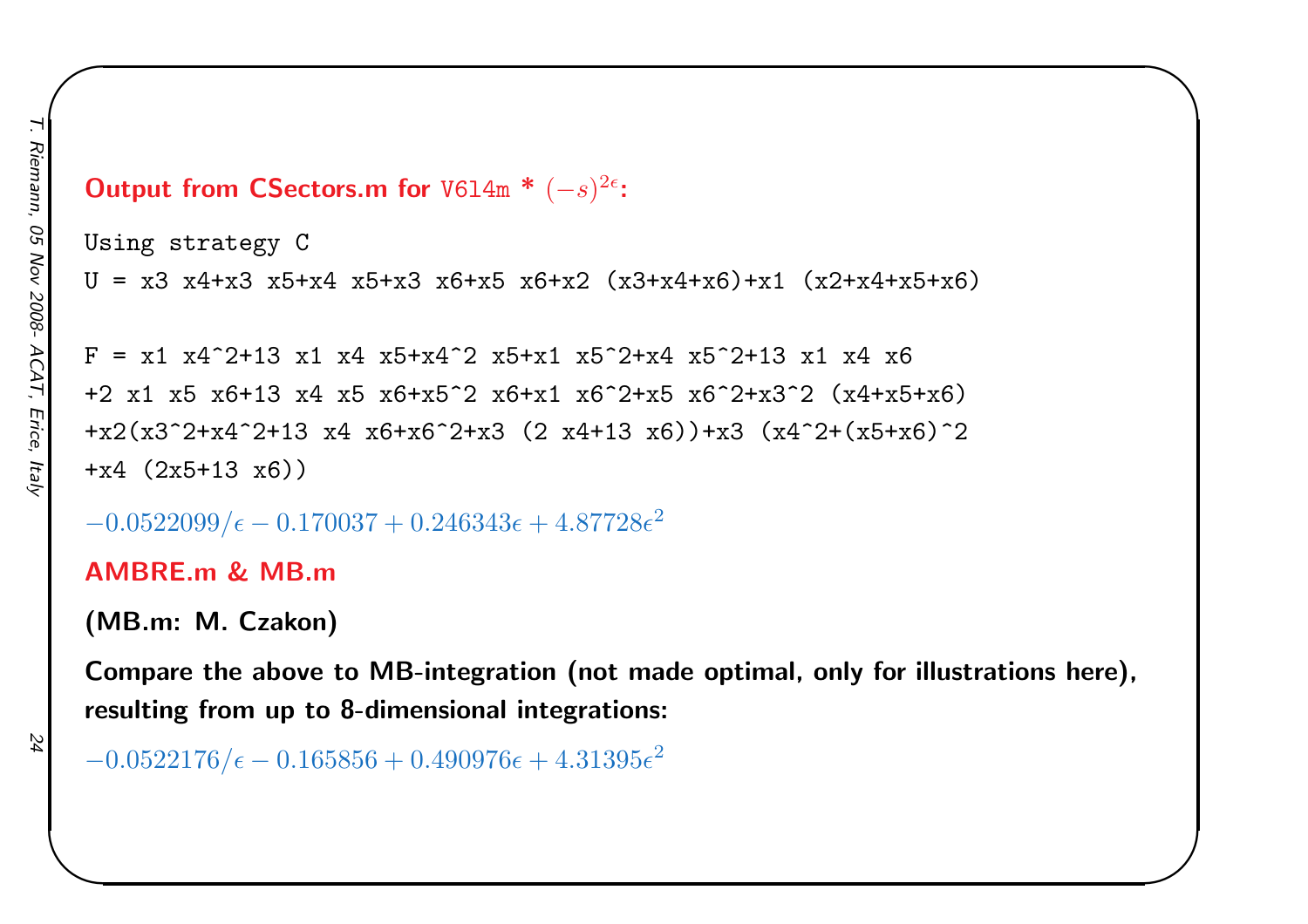# T. Riemann, 05 Nov 2008- ACAT, Erice, Italy 25 Riemann, 05 Nov 2008-ACAT, Erice, ltaly

# AMBREfor  $L$ -loop  $n\text{-}\mathbf{point}$  functions

AMBRE - Automatic Mellin-Barnes REpresentation arXiv: 0704.2423J. Gluza, K. Kajda (Silesia U.) , T. Riemann (DESY, Zeuthen)

AMBREv1.0.m This version is described in arXiv:0704.2423 and Computer Physics Communications<sup>177</sup> (2007) 879,

 $\begin{matrix} \hline \end{matrix}$ 

the actual version is 1.2

AMBRE was designed for one-loop diagrams and for the sequential loop-by-loop-integration of  $\it n$ -loop diagrams.

This works well for planar diagrams, but has problems for non-planar diagrams

In final preparation: new version with option of non-sequential loop-by-loop integrations

25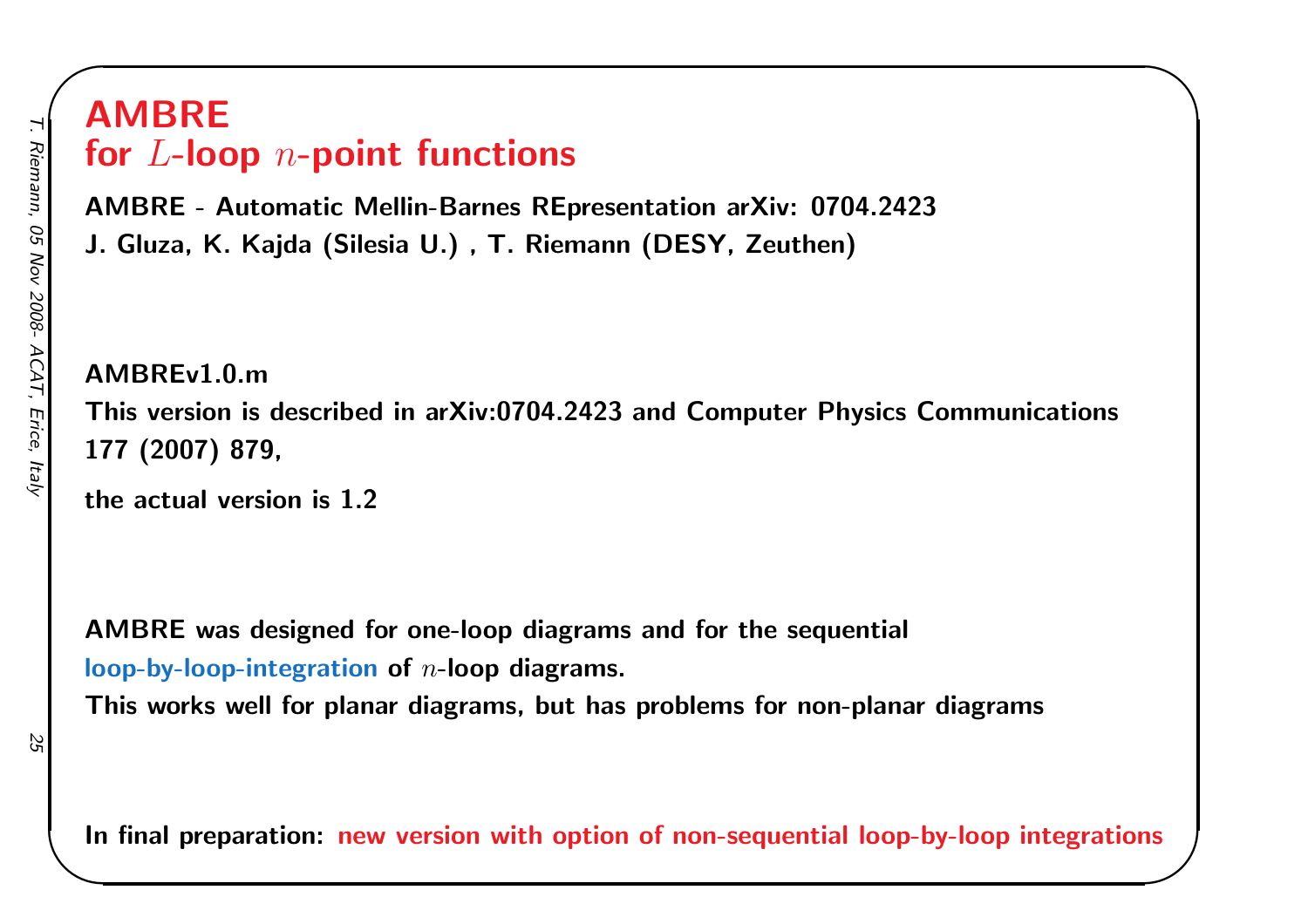# $\begin{bmatrix} 1 & 1 \\ 1 & 1 \end{bmatrix}$ Integrate over Feynman parameters with Mellin-Barnes-Integrals

Consider an off-shell one-loop box with indices  $a_4, a_5, a_6, a_7\colon$ 

$$
K_{\text{1-loop Box,off}} = \frac{(-1)^{a_{4567}} \Gamma(a_{4567} - d/2)}{\Gamma(a_4) \Gamma(a_5) \Gamma(a_6) \Gamma(a_7)} \int\limits_{0}^{\infty} \Pi_{j=4}^{7} dx_j x_j^{a_j - 1} \frac{\delta(1 - x_4 - x_5 - x_6 - x_7)}{F^{a_{4567} - d/2}}
$$

where  $a_{4567}=a_4+a_5+a_6+a_7$  and the function  $\bm{F}$  is characteristic for the diagram:

$$
F^{-(a_{4567}-d/2)} = \left\{ [-t]x_4x_7 + [-s]x_5x_6 + m^2(x_5+x_6)^2 + (m^2 - Q_1^2)x_7(x_4+2x_5+x_6) + (m^2 - Q_2^2)x_7x_5 \right\}^{-(a_{4567}-d/2)}
$$

We want to inte3grate now over all  $x$ -variables with the following formula:

$$
\int_0^1 \prod_{j=4}^7 dx_j x_j^{\alpha_j - 1} \delta(1 - x_4 - x_5 - x_6 - x_7) = \frac{\Gamma(\alpha_4) \Gamma(\alpha_5) \Gamma(\alpha_6) \Gamma(\alpha_7)}{\Gamma(\alpha_4 + \alpha_5 + \alpha_6 + \alpha_7)}
$$

56

For this, we have to apply several MB-integrals here.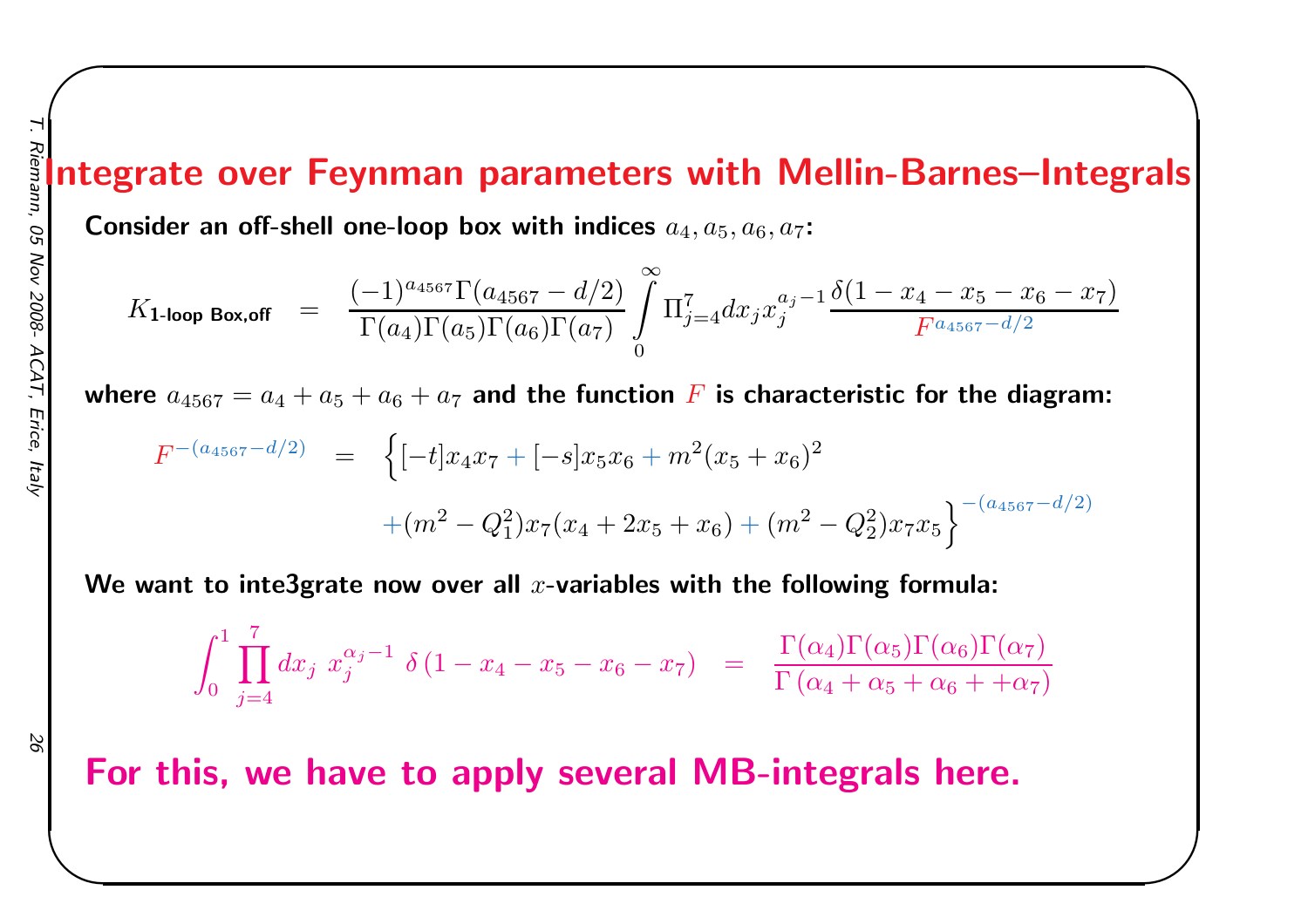$$
\frac{1}{[A(s)x_1^{a_1} + B(s)x_1^{b_1}x_2^{b_2}]^a} = \frac{1}{2\pi i \Gamma(a)} \int_{-i\infty}^{i\infty} d\sigma [A(s)x_1^{a_1}]^{\sigma} [B(s)x_1^{b_1}x_2^{b_2}]^{a+\sigma} \Gamma(a+\sigma)\Gamma(-\sigma)
$$
  

$$
C \begin{bmatrix} \frac{1}{2}^{\text{Im } z} \\ 2 \\ \frac{1}{2} \end{bmatrix}
$$
  

$$
-\lambda - 2 \qquad -\lambda - 1
$$
  

$$
C \begin{bmatrix} \frac{1}{2}^{\text{Im } z} \\ 1 \\ \frac{1}{2} \end{bmatrix}
$$
  

$$
C \begin{bmatrix} \frac{1}{2}^{\text{Im } z} \\ 1 \\ \frac{1}{2} \end{bmatrix}
$$
  

$$
C \begin{bmatrix} \frac{1}{2} \\ 1 \\ \frac{1}{2} \end{bmatrix}
$$

 $\begin{matrix} \hline \end{matrix}$ 

 $27$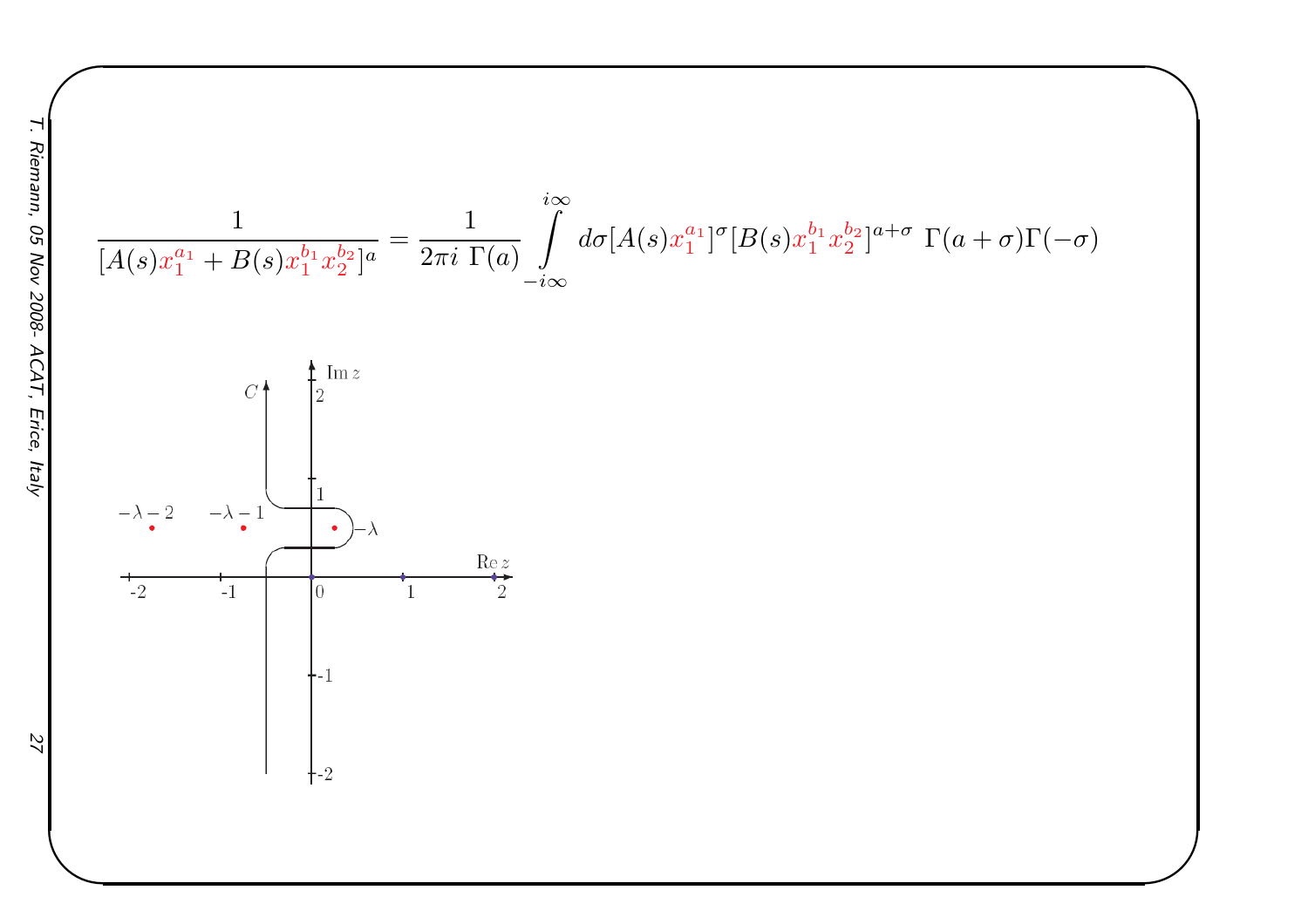### . A nice box with numerator,  $\mathsf{B5l3m}(p_e.k_1)$

$$
B513m(p_0 \cdot k_1) = \frac{m^{4\epsilon}(-1)^{a_1}2345 e^{2\epsilon \gamma_E}}{\prod_{j=1}^{5} \prod_{i=1}^{5} \prod_{i=1}^{5} \prod_{j=1}^{5} \prod_{j=1}^{5} \prod_{j=1}^{5} \sum_{j=1}^{5} \sum_{j=1}^{5} \sum_{j=1}^{5} \sum_{j=1}^{5} \sum_{j=1}^{5} \sum_{j=1}^{5} \sum_{j=1}^{5} \sum_{j=1}^{5} \sum_{j=1}^{5} \sum_{j=1}^{5} \sum_{j=1}^{5} \sum_{j=1}^{5} \sum_{j=1}^{5} \sum_{j=1}^{5} \sum_{j=1}^{5} \sum_{j=1}^{5} \sum_{j=1}^{5} \sum_{j=1}^{5} \sum_{j=1}^{5} \sum_{j=1}^{5} \sum_{j=1}^{5} \sum_{j=1}^{5} \sum_{j=1}^{5} \sum_{j=1}^{5} \sum_{j=1}^{5} \sum_{j=1}^{5} \sum_{j=1}^{5} \sum_{j=1}^{5} \sum_{j=1}^{5} \sum_{j=1}^{5} \sum_{j=1}^{5} \sum_{j=1}^{5} \sum_{j=1}^{5} \sum_{j=1}^{5} \sum_{j=1}^{5} \sum_{j=1}^{5} \sum_{j=1}^{5} \sum_{j=1}^{5} \sum_{j=1}^{5} \sum_{j=1}^{5} \sum_{j=1}^{5} \sum_{j=1}^{5} \sum_{j=1}^{5} \sum_{j=1}^{5} \sum_{j=1}^{5} \sum_{j=1}^{5} \sum_{j=1}^{5} \sum_{j=1}^{5} \sum_{j=1}^{5} \sum_{j=1}^{5} \sum_{j=1}^{5} \sum_{j=1}^{5} \sum_{j=1}^{5} \sum_{j=1}^{5} \sum_{j=1}^{5} \sum_{j=1}^{5} \sum_{j=1}^{5} \sum_{j=1}^{5} \sum_{j=1}^{5} \sum_{j=1}^{5} \sum_{j=1}^{5} \sum_{j=1}^{5} \sum_{j=1}^{5} \sum_{j=1}^{5} \sum_{j=1}^{5} \sum_{j
$$

 $\begin{matrix} \hline \end{matrix}$ 

 $88$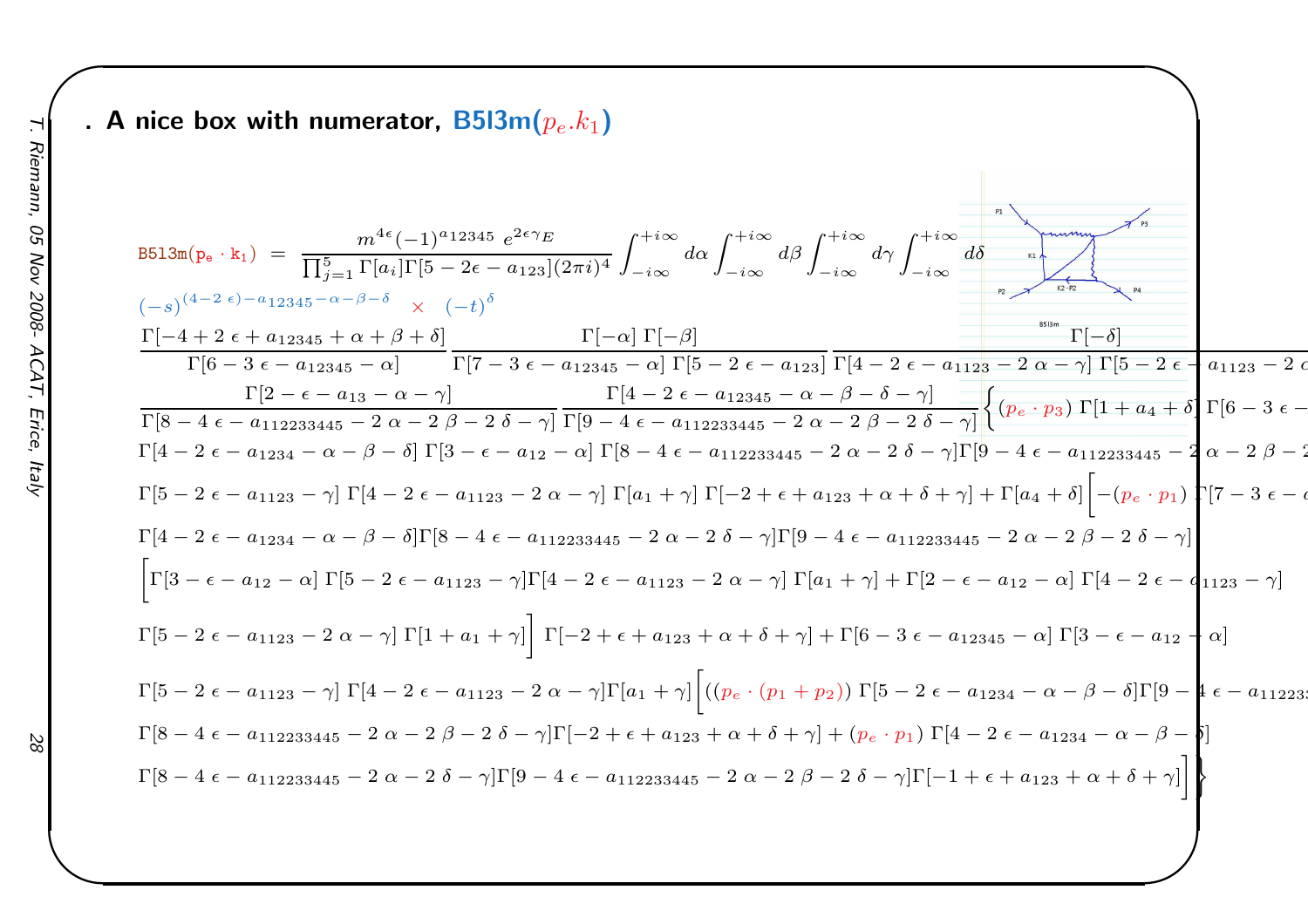### General Tasks, first two steps automated by  $\texttt{MB.m:}$

• Find <sup>a</sup> region of definiteness of the n-fold MB-integral

 $\Re(z_1) =$  $-1/80, \Re(z_3) = -33/40, \Re(z_5) = -21/20, \Re(z_6) = -59/160, \Re(\epsilon) =$ −1/10!  $\begin{matrix} \hline \end{matrix}$ 

- $\bullet$  Analytical continuation to the physical region where  $\epsilon << 1$  by distorting the integration path step by step (adding each crossed residuum – per crossed residue, this means one integral less!!!)
- $\bullet$   $\epsilon$ -expansion, get a sequence of multi-dimensional finite MB-integrals
- Perform numerical integration, or –
- Take integrals by sums over residua, i.e. introduce infinite sums
- Sum these infinite multiple series into some known functions of <sup>a</sup> <sup>g</sup>iven class, e.g. Nielsen polylogs, Harmonic polylogs or whatever is appropriate.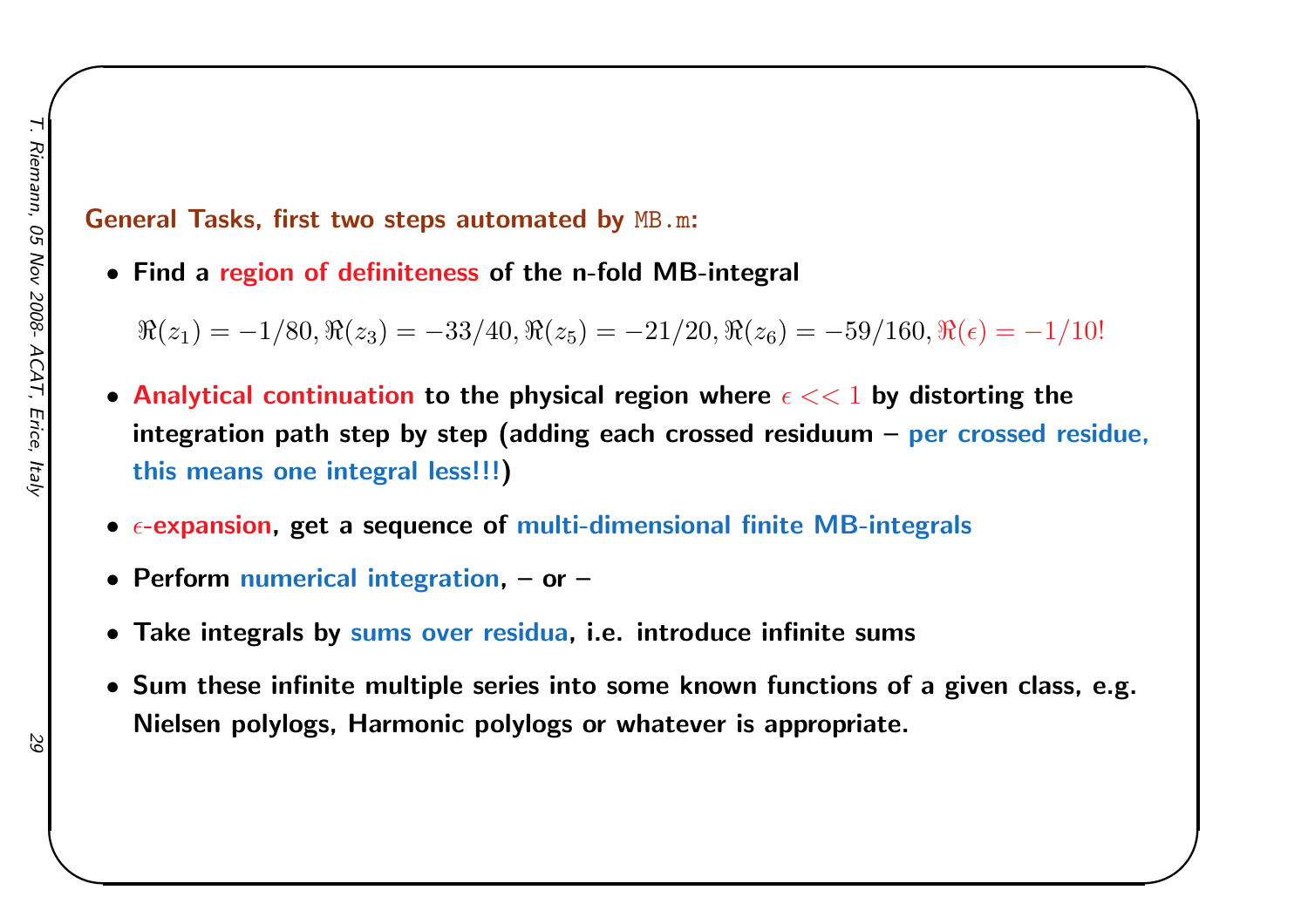# Examples

 $\begin{matrix} \hline \end{matrix}$ 

The <mark>infrared divergent parts</mark> usually have less dimensional MB-representations and often may be summed up.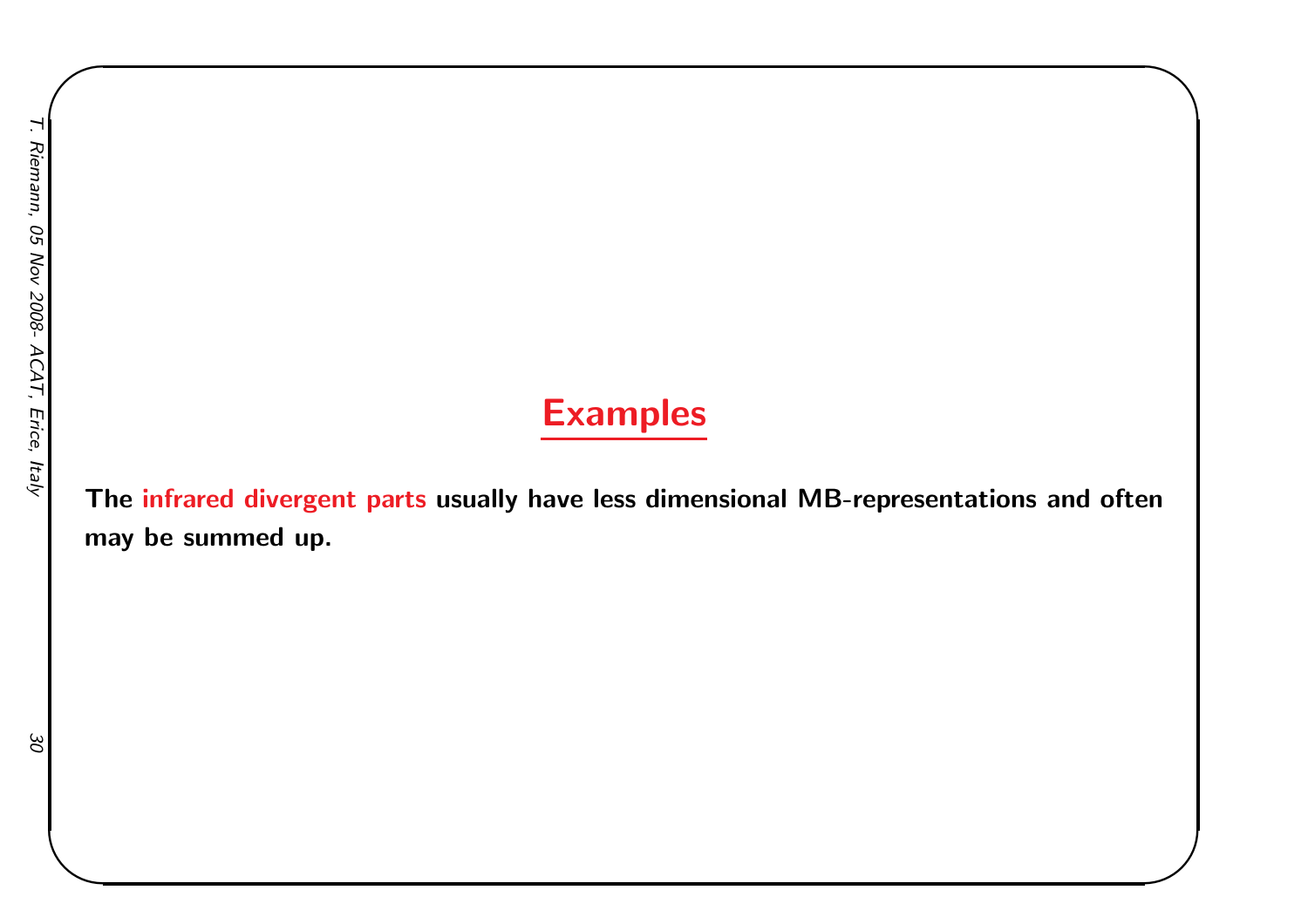

 $\begin{matrix} \hline \end{matrix}$ 

The result for IR-divergent part in the limit  $t^{\prime}=t$ :

$$
I^{\text{5l3m (IR)}} = \frac{J_{-1}}{\epsilon} + J_0
$$

$$
J_{-1,i} = \frac{1}{2s} \frac{m^{2\epsilon}}{m^2} \frac{(-v_i)^{-2\epsilon}}{v_i} \sum_{n=0}^{\infty} \frac{(t/m^2)^n}{\binom{2n}{n} (2n+1)} = \frac{1}{2s} \frac{m^{2\epsilon}}{m^2} \frac{(-v_i)^{-2\epsilon}}{v_i} \frac{\arcsin\left(\sqrt{t/4m^2}\right)}{\sqrt{t/4m^2}\sqrt{1-(t/4m^2)}}
$$

$$
J_{0,i} = \frac{1}{2s} \frac{m^{2\epsilon}}{m^2} \frac{(-v_i)^{-2\epsilon}}{v_i} \sum_{n=0}^{\infty} \frac{(t/m^2)^n}{\binom{2n}{n} (2n+1)} \left(-3S_1(n) + 2S_1(1+2n)\right)
$$

It is  $v_1 = p_2p_3, v_2 = p_4p_3$ .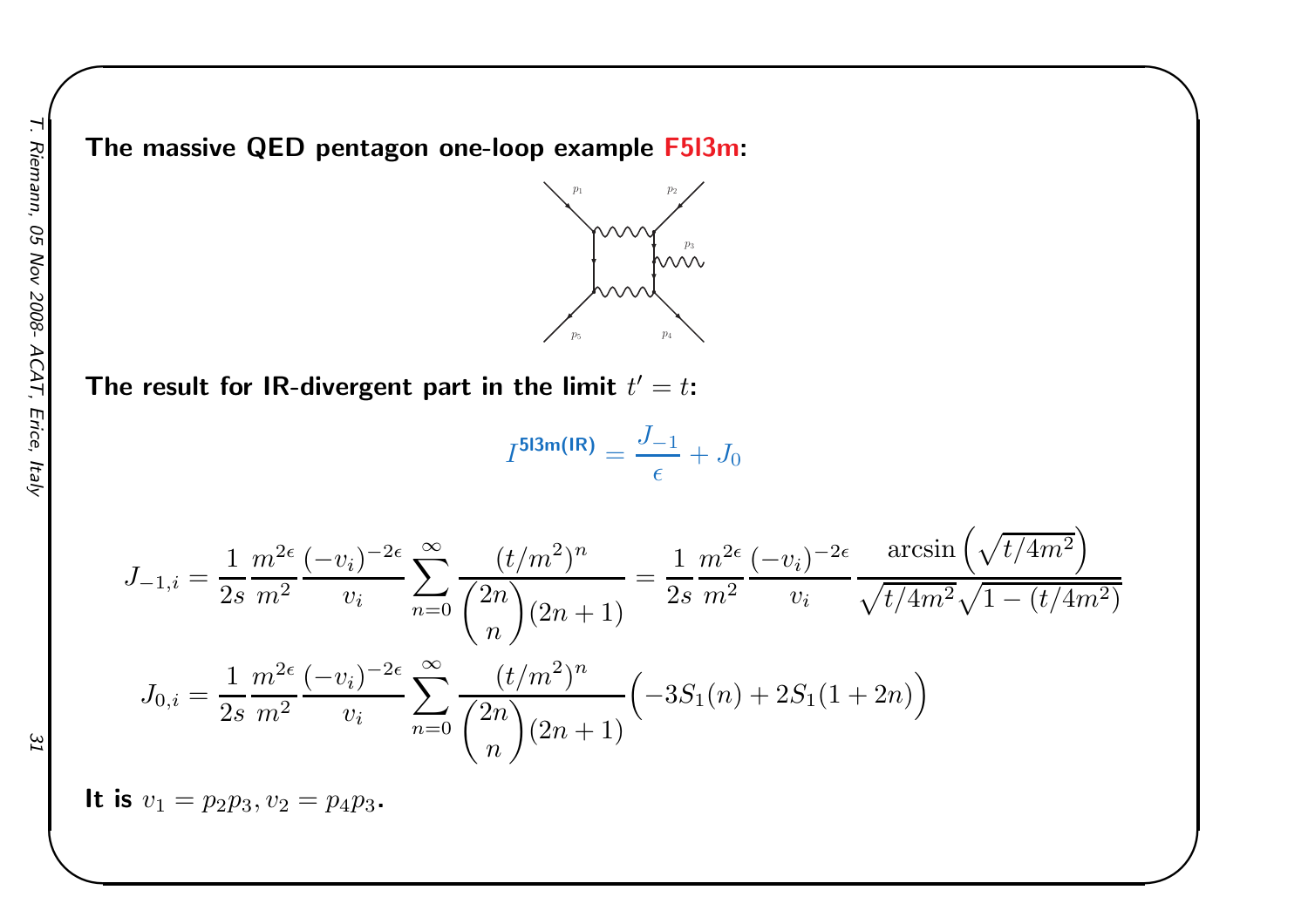The massive qcd pentagon one-loop example F5l2m:



 $\begin{matrix} \hline \end{matrix}$ 

The result for the IR-divergent part in the limit  $t'=t=t_m+m^2$  is:

$$
I^{\text{5l2m(IR)}} = \frac{J_{-2}}{\epsilon^2} + \frac{J_{-1}}{\epsilon} + J_0
$$

$$
J_{-2} = m^{2\epsilon}(-t_m)^{-2\epsilon} \frac{1}{st_m^2} + \sum_{i=1,2} m^{2\epsilon} \frac{(-v_i)^{-2\epsilon}}{v_i} \frac{1}{2st_m}
$$

$$
J_{-1} = m^{2\epsilon}(-t_m)^{-2\epsilon} \frac{1}{st_m^2} \left( -\log(m^2) - \log(-s) + \log(-v_2) + \log(-v_4) \right)
$$

$$
J_0 = \frac{-8\pi^2}{12} \frac{1}{2st_m} \left(\frac{1}{v_2} + \frac{1}{v_4}\right) + \frac{-\pi^2}{12} m^{2\epsilon} (-t_m)^{-2\epsilon} \frac{1}{st_m^2} + \sum_{i=1,2} \frac{13\pi^2}{12} m^{2\epsilon} \frac{(-v_i)^{-2\epsilon}}{v_i} \frac{1}{2st_m}
$$

32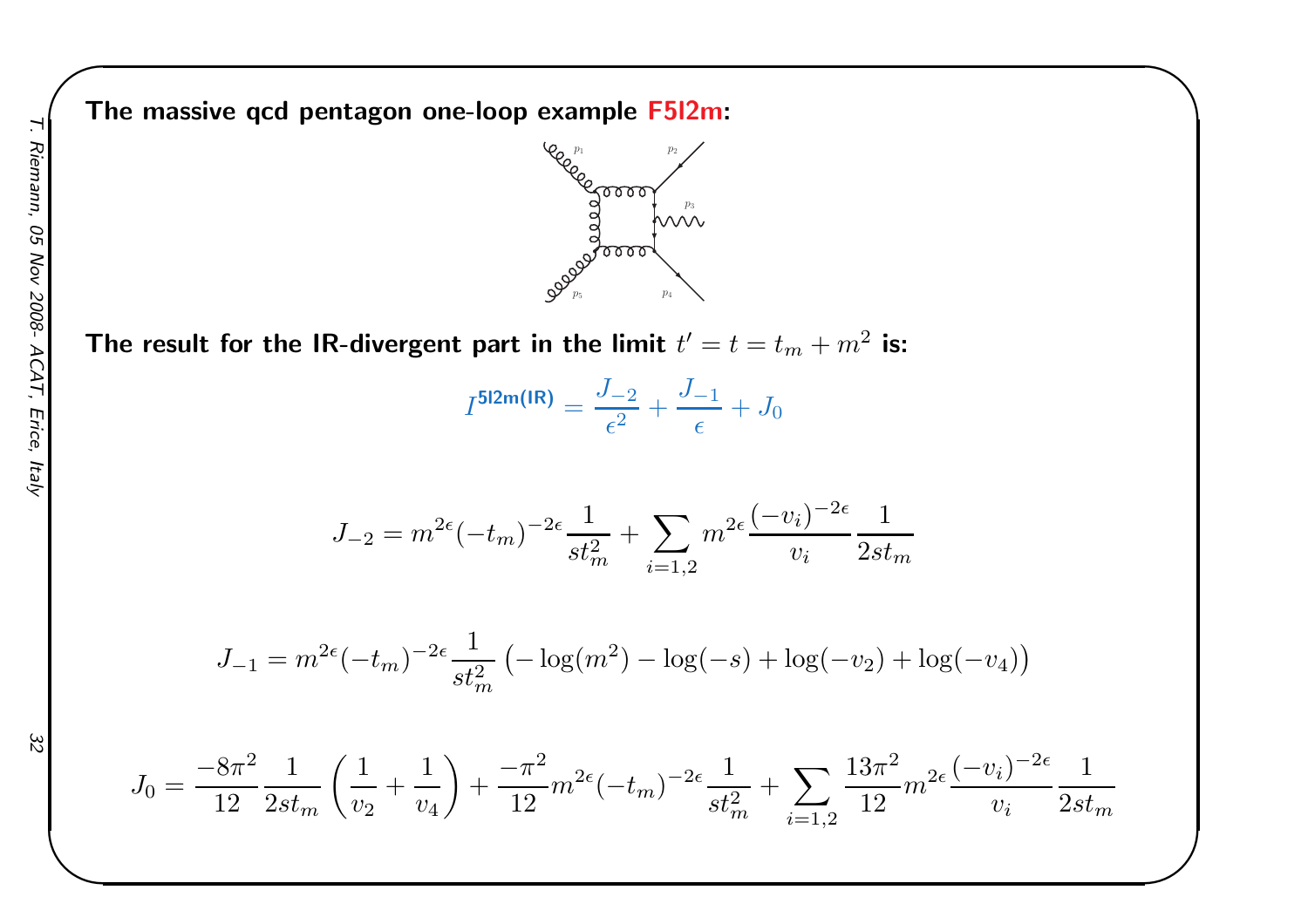# Non-planar problems

 $\begin{matrix} \hline \end{matrix}$ 

Some time ago we thought that Ambre would go wrong when deriving MB-representations for non-planar diagrams. This is not the case, but there are subtleties.

• One-scale problems

Here the loop-by-loop method works well.

See e.g. our numerical example <mark>V6I4m, where we compared with a result from sectors</mark>. We have also <sup>a</sup> representation for it by HPL's.

• Multi-scale problems

Here the loop-by-loop method might <sup>g</sup>ive correct results, but there are cases where the final evaluation is problematic.

The massless non-planar two-loop box example is discussed by M. Czakon, arXiv:0707.4139. The loop-by-loop approach <sup>g</sup>ives <sup>a</sup> 6-dim. integral, the original representation was 4-fold (V. Smirnov, PLB 1999)

In short:

$$
I_{u \to -s-t}^{4-dim} = \frac{1}{stu} \frac{2}{\epsilon^4} + \cdots
$$
  

$$
I_{u \to -s-t}^{6-dim} = \frac{1}{stu} \left[ \frac{5}{2\epsilon^4} - \frac{1}{\epsilon^3} \ln(-s - t - u) + \cdots \right]
$$

 $\bigg]$